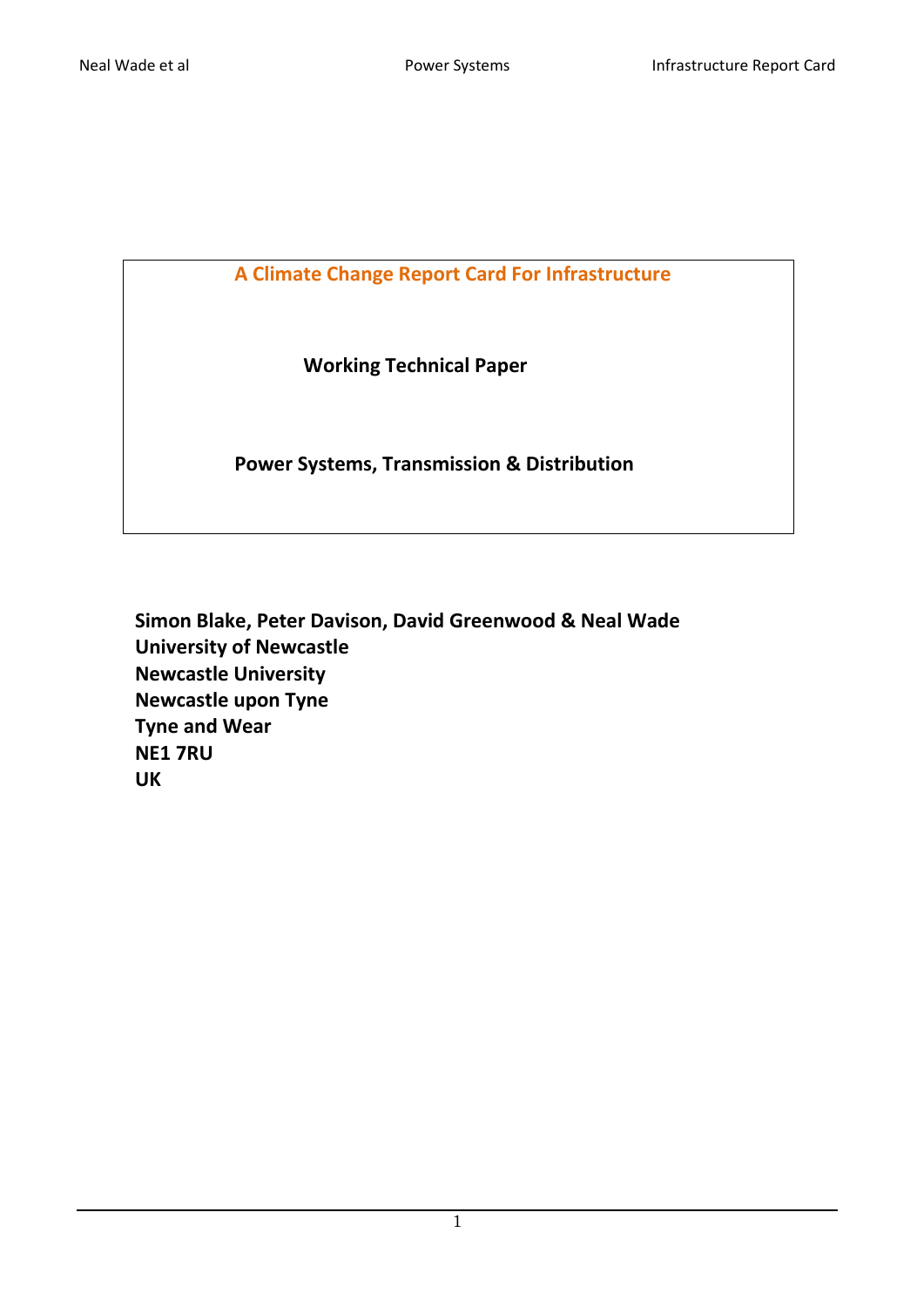### HIGHLIGHTS AND KEY MESSAGES

The risk of flooding is very likely to increase. This will have the greatest effect if substations are inundated. The industry has an ongoing programme to improve the resilience of electricity infrastructure to flooding.

Considerable uncertainty in the seasonal, regional and absolute changes to wind-speed results in corresponding uncertainty in the contribution of wind generation—which could have substantial impact on the optimal size and location of electricity transmission corridors.

It is unlikely that a step change in the performance of network assets will take place as a direct result of climate change. Equipment in already designed to operate in the future conditions anticipated under climate change. There will however be marginal changes to the capabilities of equipment and this may need to be accounted for in some parameters used in network planning procedures.

The indirect effect of climate change, created by the political response designed to minimise greenhouse gas emissions, will be more significant that the direct impact of a changing climate. This will dramatically change the generation mix, overall demand and both seasonal and diurnal demand profile. A significant factor in this response is the decarbonisation of the transport and heat sectors.

An industry with a wider range of tools and technical solutions for planning and operation will be more prepared to manage capacity, stability and reliability at lower cost than if present methods do not evolve. Adaptation in the face of climate change and broader trends in the electricity supply industry will be necessary throughout the coming decades.

### **INTRODUCTION**

Power is transmitted and distributed across Great Britain (GB) from a wide range of generation plant types to industrial, commercial and domestic customers. These networks are composed of assets comprising; overhead lines and underground cables which connect substations containing transformers, switches and control equipment. The transmission network transfers bulk quantities of power at voltages of 400kV and 275kV in England and Wales, with 132kV additionally used in Scotland. The transmission system operators are responsible for balancing supply and demand, while also maintaining reserves in case of exceptional events. Distribution networks take power from the transmission network at Grid Supply Points and then cascade through a series of voltage transformations at substations to the final customer connections.

The parts of the system at higher voltage levels are built with more redundancy so they are able cope with equipment failures and maintenance periods without interrupting supplies to customers. These networks are meshed, so that there are a number of paths through which power can be routed, which provides redundancy, flexibility and resilience. At the lowest voltage levels (domestic supply) there is often no redundancy, but far fewer customers are affected if a fault occurs. The variety of network types also varies more at the further reaches of the distribution network, at one extreme there are dense urban areas where the quantity of customers demands the highest levels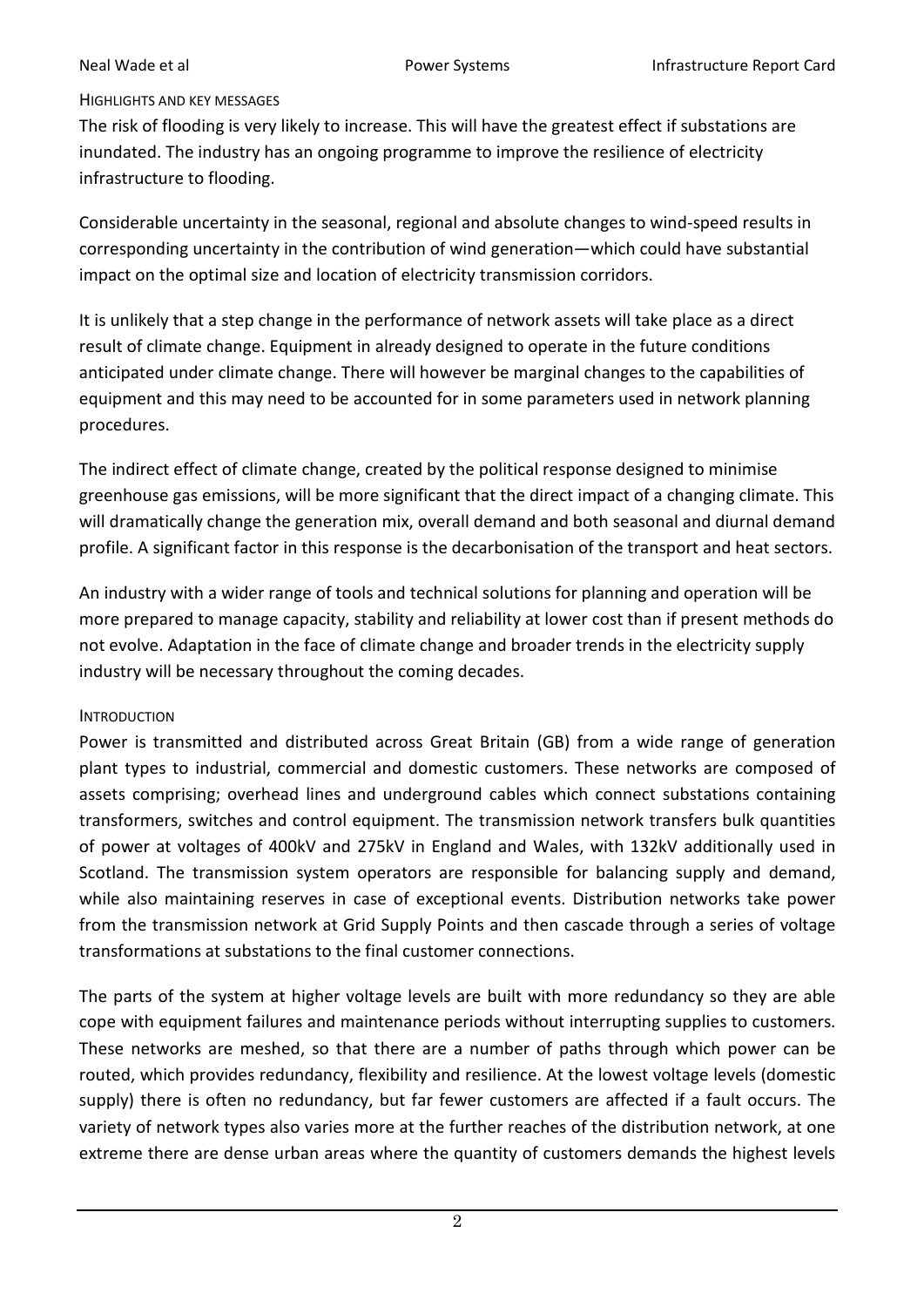of reliability and the compactness of the network means that it can be built to achieve this. At the other extreme, sparse, radially fed, rural populations can experience interruptions to supply from time to time.

The effects brought about by climate change will have a substantial impact on the electricity supply system. Of at least equal weight to the direct impacts of climate change, political decisions will be a major factor in the evolution of the power system in response to climate change [\[1\]](#page-16-0). The Climate Change Act of 2008 [\[2\]](#page-16-1) declared legally binding targets for the UK's contribution to climate change requiring fundamentally, an 80% reduction in 1990 levels of greenhouse gases by 2050. This is a significant decrease in the UK's overall emissions and achieving such a reduction presents real challenges to the operation, planning and investments of a power system that will effectively require complete decarbonisation.

As a backdrop to climate change considerations, since the start of deregulation in 1990, the transmission and distribution (T&D) systems have been in a state of considerable change. Challenges have emerged from: the need to manage ageing infrastructure (some substation equipment from the 1950s and steel towers and underground cables from the 1930s remain in service) and the political response to climate change, typified by significant increases in generation capacity installed in the distribution network. When examining the broader or 'indirect' effects of climate change on the power system, the substantial interdependence of electricity systems with their physical, social, environmental and political surroundings, rapidly becomes apparent [\[3\]](#page-16-2).

To identify the effects of climate change on the power system this report continues with a brief review of several climate change adaptation reports. The potential effects of climate change on T&D networks are considered from the existing records of weather related faults. The specific effects of anticipated climate variation on relevant assets are then described. Next, trends in the evolution of the power system, in large part driven by actions designed to minimise climate change, are discussed. A summary closes the repot.

# CLIMATE CHANGE ADAPTATION REPORTS

In response to the Climate Change Act, a number of organisations have produced Climate Change Adaptation Reports; for transmission and distribution system operators their industry body, the Energy Networks Association (ENA), produced a Climate Change Adaptation Report in 2011 [\[4\]](#page-16-3). Focussing on factors that affect electricity networks, this report identifies the main impacts from climate change projections to be increased temperature, increased winter rainfall, summer drought, sea level rise and storm surge. They do not find firm evidence for increased wind intensity or ice storms. Increasing temperature will reduce the current carrying capacity of network assets by up to 10% (3%) for overhead lines in distribution (transmission) networks, 4% (5%) for underground cables in distribution (transmission) networks and 7.5% (5%) for distribution (transmission) transformers. In response to recent flooding incidents and increased risk in future, engineering technical report ETR138 [\[5\]](#page-16-4) has resulted in a ten year programme of work to improve substation resilience to flooding.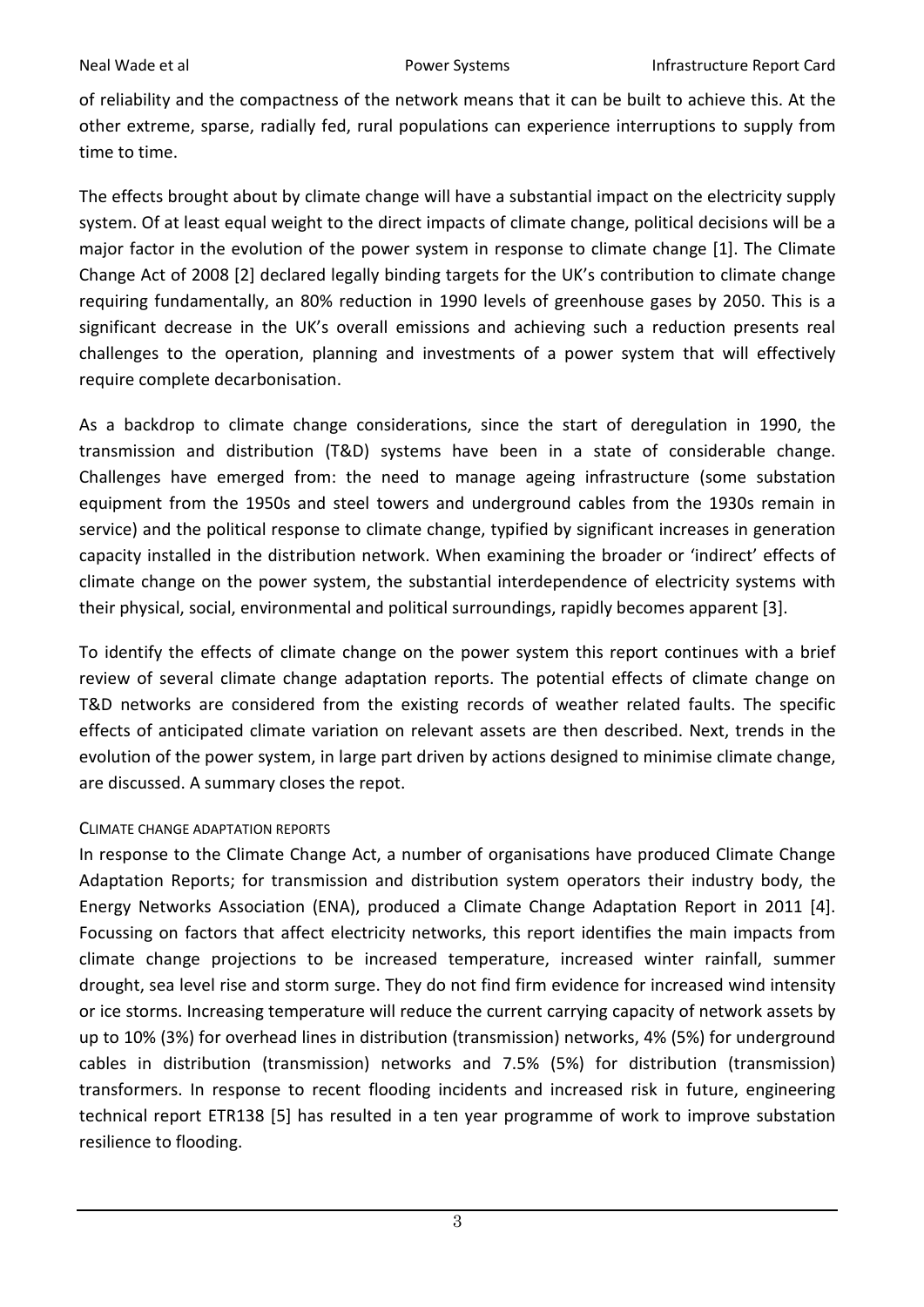The ENA has worked with the UK Met Office to produce the EP2 report which seeks to better understand the impact that predicted climate change will have on the electricity networks. One published branch of this work [\[6\]](#page-16-5) has determined that the risk of lightning faults to the network is projected to increase in the future. Wind and gale faults occur frequently, but uncertainty in future climate projections of wind means that how this risk may change in the future cannot be quantified. Snow and ice accretion may decrease in the future due to less days of snow, but when it does snow the intensity of the event may be the same or increase.

PricewaterhouseCoopers' Adapting to Climate Change in the infrastructure sectors report [\[7\]](#page-16-6) summarises key findings for the power transmission and distribution sector. Risks to the resilience of transmission and distribution infrastructure are likely to increase with predicted climate change. In the current regulatory environment, investment decisions are linked to the price control periods, previously five years (increasing to eight years from 2015) which tends to limit the horizon over which decisions are made. To incorporate adaption planning into capital programmes and asset management processes, alternative incentive and accounting practises may be necessary.

In the Royal Academy of Engineering's Infrastructure, Engineering and Climate Change Adaptation report [\[8\]](#page-16-7) a range of future vulnerabilities were identified for power systems. Flooding from rainfall, sea level rise and storm surges are a key risk. Heat could reduce transmission efficiency and storms could cause overhead line faults. It is suggested that wind and wave generation systems could be negatively affected by extreme stormy conditions. It is highlighted that behavioural change will have a significant impact on the power system, with summer peaks increasing from air conditioning demand. The benefits from smart meters and smart grids in enabling demand response to manage the expected increases in demand peaks are noted.

The UK government's Climate Change Risk Assessment [\[9\]](#page-16-8) identifies the key risks of relevance to electricity networks as flooding, higher cooling demand, and heat damage. An opportunity in reduced demand for heating is acknowledged.

### POTENTIAL IMPACTS OF CLIMATE CHANGE

Alongside reports of the type summarised above there is a growing body of work aiming to understand the risks and impacts of climate change on power systems. Before detailing the potential effects of projected climate change, we consider how the existing climate and weather in the UK affect transmission and distribution networks.

The impact of future climate change on national transmission and distribution networks can be assessed and measured from a number of perspectives. Most directly, there is a possible increase (or decrease) in the number and severity of fault incidents on the network, a proportion of which can be attributed to weather and the environment.

These incidents are potentially most severe when they affect the higher voltage (400kV, 275kV) transmission network, or the highest voltage (132kV) of the distribution network. However, such incidents are infrequent, because of the relative robustness of construction of higher voltage

4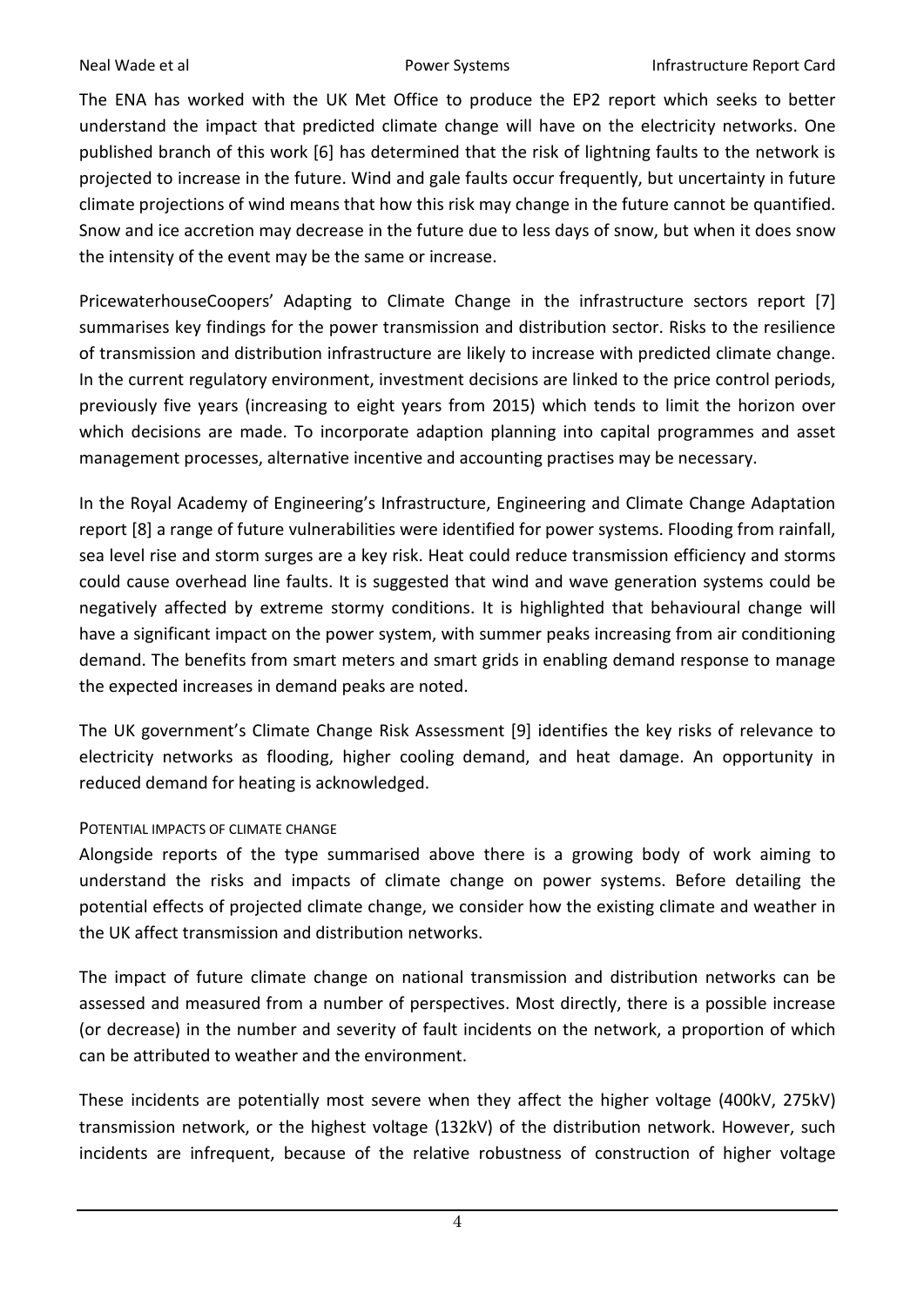networks. They are also less likely to cause customer disconnection, as there is generally a wide choice of alternative routes. For example, cross-border transmission between Scotland and England consists of a double circuit on tower lines down the West coast, and a similar double circuit down the East coast, shortly to be augmented by a direct undersea cable between Scotland and North Wales, and the possibility of a further undersea cable off the East coast [\[10\]](#page-16-9).

Incidents on the distribution network are more frequent, and increasingly frequent at lower voltages. For example, during a typical year (2009-10) the number of incidents on the 132kV network (transmission in Scotland, distribution in England and Wales) was 751 [\[11\]](#page-16-10). This can be compared with 2583 incidents at distribution high voltages (HV, 66kV, 33kV), 28313 incidents at medium voltages (MV, typically 11kV) and 145203 incidents at low voltages (LV, 0.4kV) [\[12\]](#page-16-11). Moreover, the lower the voltage, the more likely it is to disconnect customers, and the longer that disconnection is likely to last because of decreased alternative supply routes. These data are shown in Table I [\[12\]](#page-16-11). In terms of overall impact (the product of the four middle columns) it can be seen that MV has the greatest impact, and subsequent analysis will apply to that voltage level alone. This is further justified in that the proportion of incidents caused by weather or environmental factors (25%) is greater than the proportion at HV (20%) or at LV (9%).

| Voltage | No of     | Proportion of    | Average number | Average       | <b>Product</b> |
|---------|-----------|------------------|----------------|---------------|----------------|
|         | incidents | <i>incidents</i> | of customers   | disconnection | (million       |
|         |           | disconnecting    | disconnected   | time (mins.)  | customer       |
|         |           | customers        |                |               | minutes lost)  |
|         |           |                  |                |               |                |
| HV      | 2583      | 25%              | 2314           | 38            | 57             |
| MV      | 28313     | 92%              | 539            | 76            | 1067           |
| LV      | 145203    | 98%              | 20             | 205           | 583            |
|         |           |                  |                |               |                |

Of 7134 incidents per year at MV caused by weather or the environment, the class with greatest frequency was incidents caused by lightning strike (2185). This was followed by wind, including windborne materials (1535), trees (1320), and snow and ice (1285). Relatively infrequent were incidents caused by rain or flooding (165) or by solar heat (50) [\[12\]](#page-16-11). However, these relative frequencies must be multiplied by likely severity. A lightning strike will usually cause no permanent damage, and power to customers can often be restored by automatic switch reclosing within a few minutes. By contrast, supply following flooding cannot easily be restored, and may cause customer disconnection for several days. The highest impact would arise from flooding of a major 400/132 or 132/33kV substation, as the network design standards relate to redundancy of circuits not substations, making substations vulnerable under single failure. Recovery time from such a loss could extend into weeks, with permanent repairs taking many months. Emergency interventions might need to include mobile generation or construction of temporary circuits.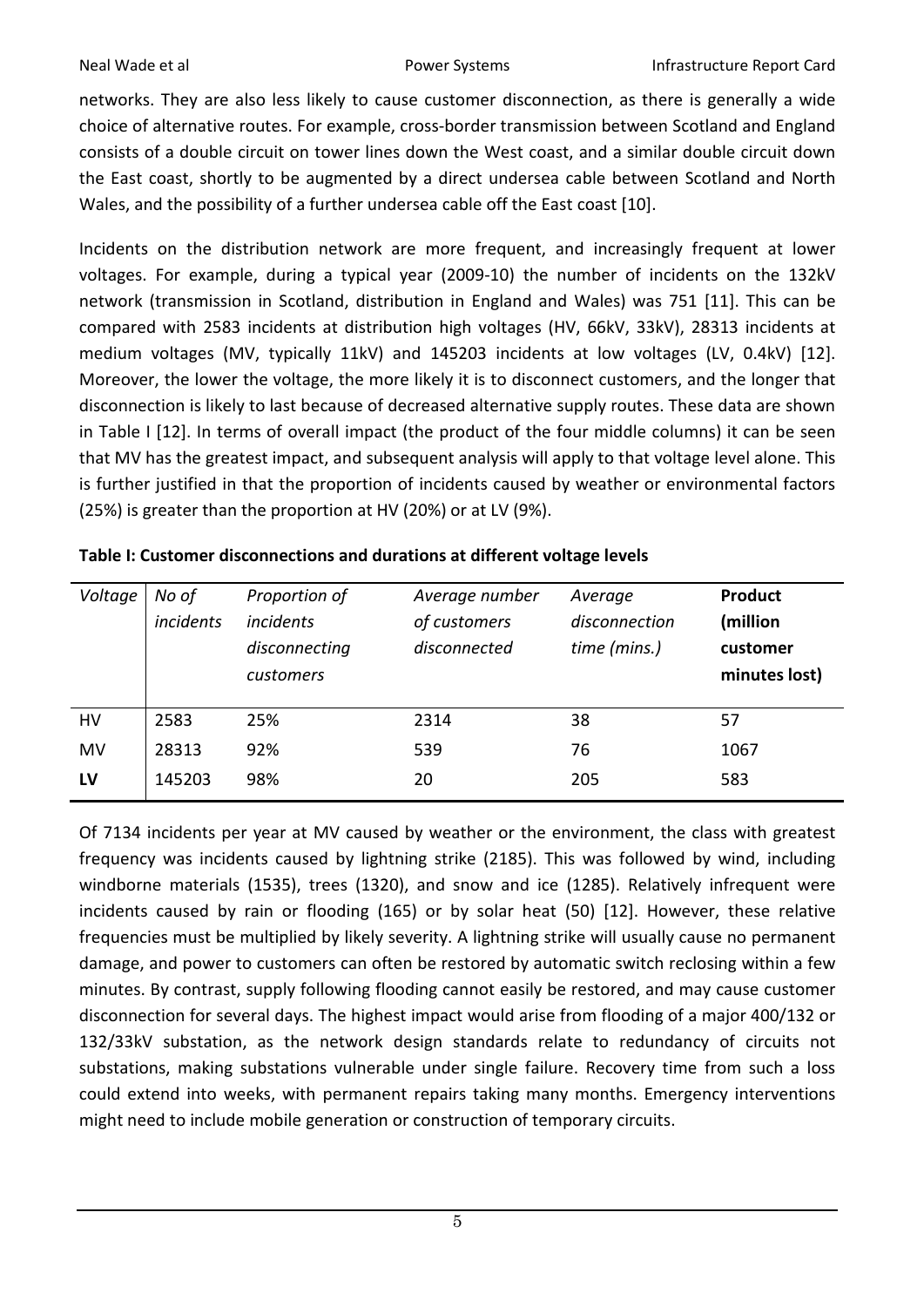One way to reduce the number of incidents could be undergrounding. While 48% of the MV network is underground, only 27% of incidents occur on underground cables. The 52% of the MV network which is overhead, however, accounts for 41% of incidents, around half as much again (the other 32% of incidents occur at substations) [\[12\]](#page-16-11).

However, the duration of incidents is at least as significant as their frequency, particularly at the high duration extreme. Around 40% of customers are reconnected within 20 minutes following an HV or MV incident, and just over 90% of customers are reconnected within 3 hours [\[12\]](#page-16-11). Arguably, it is the other 10%, who are disconnected for over 3 hours, who should be the focus of the present study, although it is not easy to disaggregate them from the rest of the data. In particular, climate change could affect this extreme of the distribution (for example, if extensive flooding also prevents repair crews from attending the incident).

Finally, the question arises of how to cost any increase (or decrease) in climate-related incidents. Earlier analysis [\[13\]](#page-16-12) suggested a metric of total network risk (TNR), measured in expected £k at a given location or section of the network [\[14\]](#page-16-13). This metric includes direct repair costs following an incident, indirect costs including possible shortening of asset lifetimes, and customer disconnection costs (based on frequency and duration) as levied by the regulator on the distribution network operators (DNOs). This metric, and others like it, have proved useful in enabling DNOs to determine which of a number of possible mitigation strategies would be cost effective.

Electricity infrastructure has a long operational lifetime, often at least 30-40 years. It is important therefore to understand how assets will perform over these durations. Assets built now, and those already in place, will be expected to operate long into the future, potentially in a different environment to the one in which they currently operate. UK climate projections [\[15\]](#page-16-14) indicate that mean temperatures are likely to rise by 2-3°C by 2050. It is suggested that this could lead to reductions in conductor ratings, particularly during the summer [\[16\]](#page-16-15). There is strong evidence linking climate change to extreme weather events [\[17\]](#page-16-16), and that extreme weather has an adverse effect on power system reliability [\[18\]](#page-16-17).

Climate change predictions are subject to a considerable degree of uncertainty. However, it has been argued that this uncertainty is reducing, and that in any case is the changes in climate are more stable and less uncertain than the equally important prediction of political response to anticipated climate change [\[14\]](#page-16-13). Before considering the indirect political dimension of climate change, the direct effects on power systems will be addressed.

### CLIMATIC VARIATION

# EXTREME EVENTS

An increased frequency of extreme weather events is a consequence of climate change [\[17\]](#page-16-16), and one with potentially severe implications for power systems. Different extreme weather events can impact the power system in different ways, and some events are easier to mitigate than others.

### FLOODING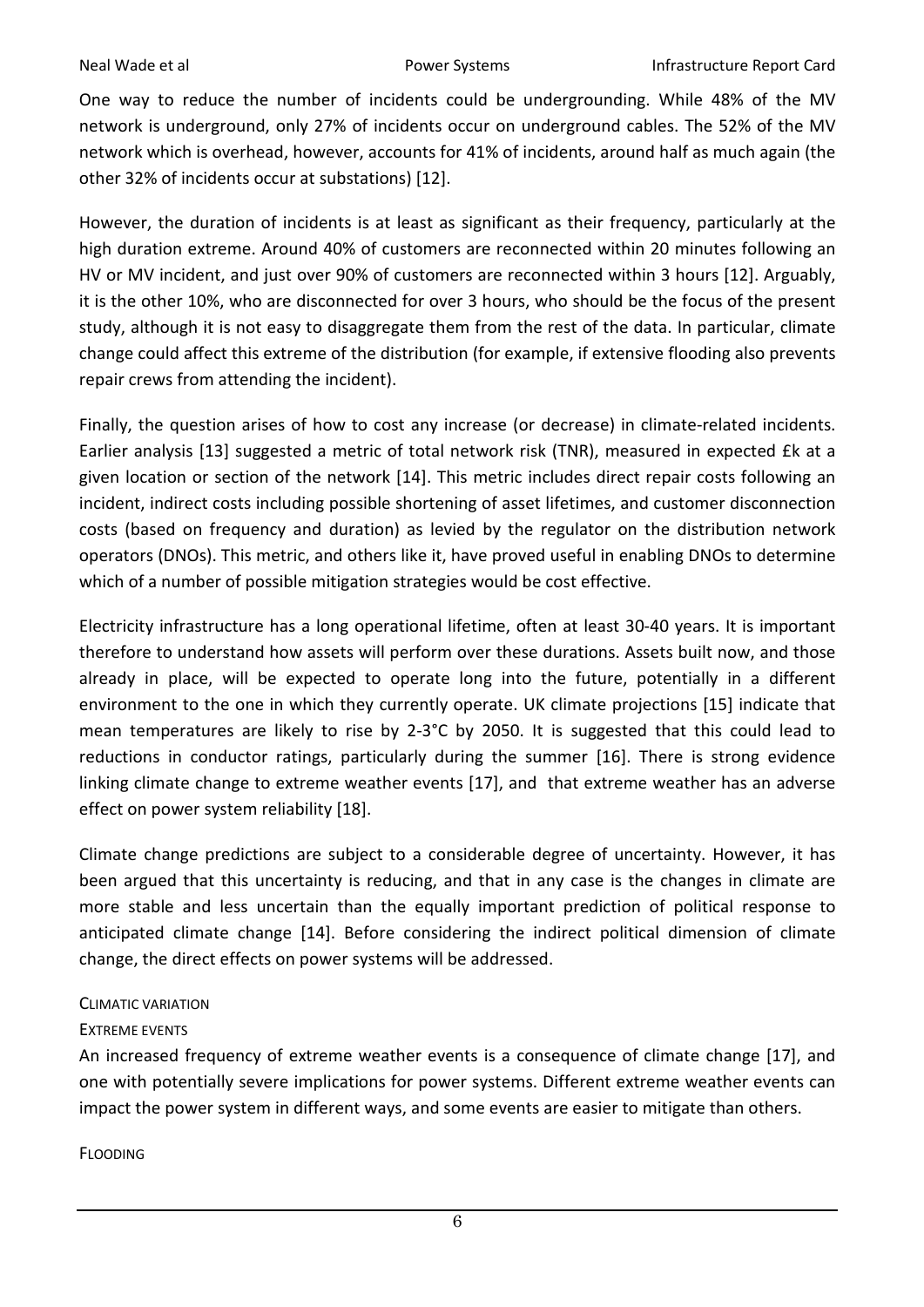The UKCP09 predictions suggest that, in all emission scenarios, there is a reasonable likelihood of increased rainfall, which could lead to increased flooding [\[15\]](#page-16-14). Abi-Samra [\[19\]](#page-16-18) suggests that flooding is the most significant extreme weather event, because of its long term consequences. Flash floods are particularly troubling, because they occur with little warning; experience from Boscastle in 2004 shows the impact that can result. River floods, which are more common in the UK, are more gradual and consequently responsive action can be taken to mitigate their impact. The major concern is flooding of substations, where sensitive equipment can come into contact with flood waters. Suggested measures include waterproofing the substation and ensuring that there is sufficient drainage. In coastal areas rainfall will be compounded by sea-level rise, particularly when combined with storm surge.

## HEAT WAVES

Heat waves are currently not common in the UK, but if temperatures increase in both their average value and variability, it is likely heat waves will increase in frequency and severity. A study in California suggests that heat waves can cause distribution transformer failures [\[20\]](#page-16-19). The study shows that more transformers failed during a heat wave than had failed during the entire preceding year. Higher temperatures also lead to de-rating of overhead lines, as the maximum sag is determined by legally binding minimum ground clearances. Climate predictions suggest that the UK will have a reduced level of precipitation during the summer. Soil moisture reduces soil thermal resistivity, which results in increased heat transfer from underground cables. Droughts, caused by a reduction in precipitation, would lead to an increased likelihood of underground cables overheating [\[20\]](#page-16-19). Both of these predictions are less worrying for transmission networks in comparison to distribution networks; in transmission circuit redundancy means that normal (non-fault) loadings are substantially less than maximum ratings, while in distribution, the large number of components means it is difficult to monitor these effects. Distribution network monitoring may increase in light of emerging system trends.

Earthing systems will be effected by reduced soil moisture. This will reduce conductivity of the soil and so require reassessment of the assumptions made in earthing system design. This is discussed in the ENA's Climate Change Adaptation Report [\[4\]](#page-16-3).

### WIND SPEED

UKCP09 wind projections suggest that average summer wind speeds are likely to decrease, while average winter wind speeds may increase, but are as likely to decrease or remain the same [\[21\]](#page-16-20). However, this projection comes with a 'health warning' due to the high levels of uncertainty. A study based on regional climate models of northern Europe, with boundary conditions informed by a global climate model, indicates that in the North Sea region wind energy density, which is dependent on wind speed, is likely to increase both on average and in winter, but decrease in summer [\[22\]](#page-16-21). The study also found that wind energy density is already highly variable, with changes of up to 19% annually, a result that is verified by other wind resource studies looking at large scale phenomena [\[23\]](#page-17-0). It is suggested that climate change could further increase this variability [\[22,](#page-16-21) [24\]](#page-17-1).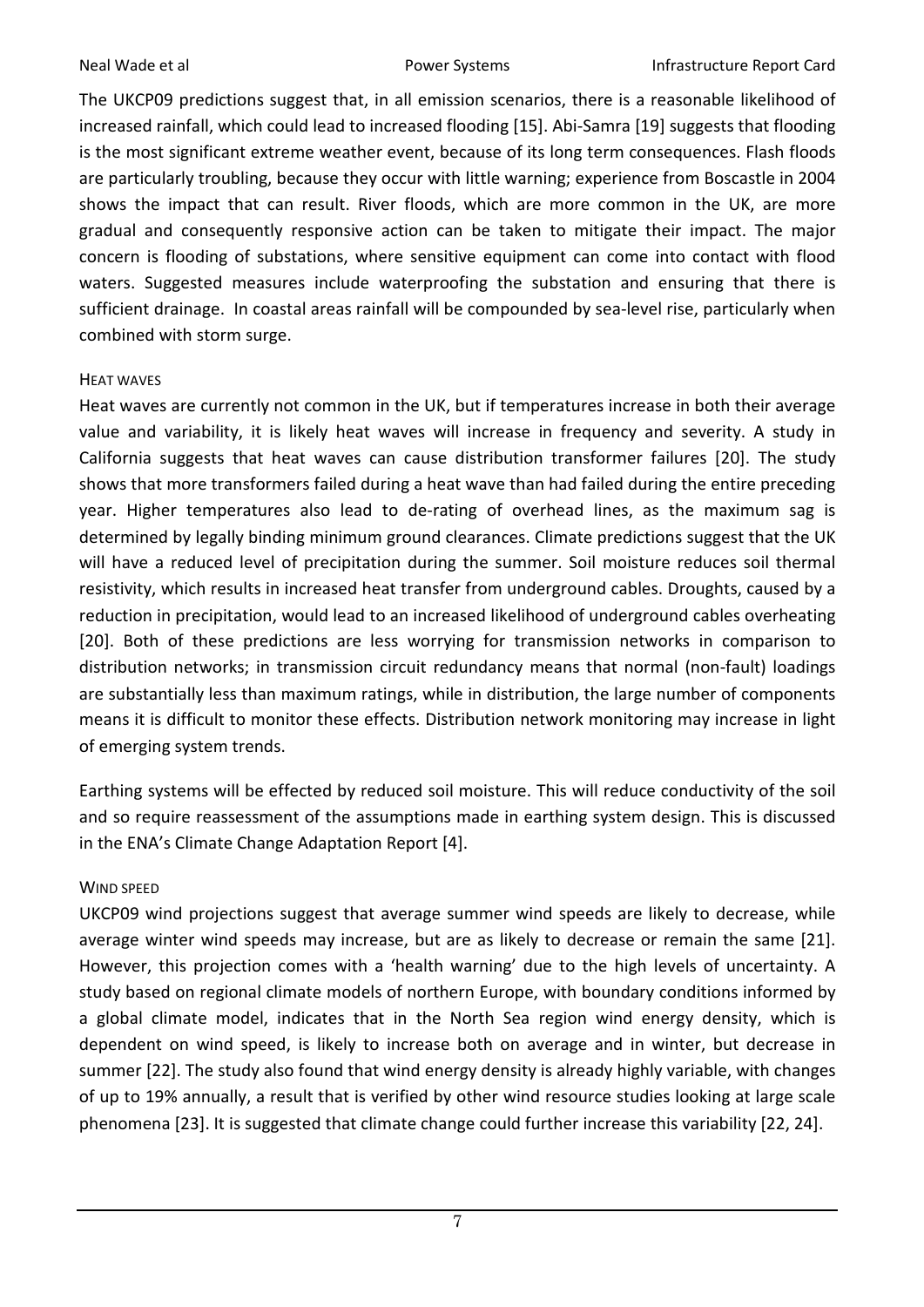Wind speed affects the power system in a number of ways: when the wind blows conductors and transformers are cooled by forced convection [\[25\]](#page-17-2) and wind generation produces electricity. If the wind generation is connected at distribution level, this can result in customers being supplied by the local generation, alleviating the congestion on the network [\[26\]](#page-17-3). Conversely, if the wind farm is much larger than the local load, this can result in reverse power flow, which could increase congestion. At high wind speeds (usually 25 m/s), wind generation cuts out to avoid damage to the turbines [\[27\]](#page-17-4). This could result in a sudden deficit in generation, which would need to be resupplied using conventional plant or interconnection. Because the conventional generation and DG are likely to be in different areas of the network, this could result in power flow volatility [\[10\]](#page-16-9).

High winds are likely to result in damage, though usually due to wind-blown debris interfering with the system, rather than lines and towers themselves being damaged by the wind directly [\[19\]](#page-16-18). The increased failure rate on overhead lines with large numbers of trees nearby, is being mitigated by a resilience vegetation management programme legislated in the 2006 amendment to the ESQC regulations [\[28\]](#page-17-5). The ENA [\[4\]](#page-16-3) highlight that increased temperature and sunlight will cause increased vegetation growth, so the management task will become more significant.

## CLOUD COVER

The UKCP09 climate predictions [\[15\]](#page-16-14) indicate that the amount of cloud is likely to increase in winter, while it may decrease in summer. A decrease in cloud cover during the summer could lead to greater energy yield from Photo Voltaic (PV) panels. This can provide benefits to the network, by supplying customers directly and hence reducing the load on circuits. However, it can also provide problems, such as rising voltages at the end of distribution feeders, and undesired harmonics arising from the use of power electronic converters. The impact of PV on distribution systems is discussed in detail by Thomson [\[29\]](#page-17-6).

### SPATIAL VARIABILITY

The UKCP09 projections [\[15\]](#page-16-14) suggest that changes in climate will not occur uniformly across the UK. Increases in temperature are expected to be more prevalent in the south of England, increasing the already present temperature difference across the country. Changes in precipitation, both increases in winter and decreases during the summer, are also expected to be more pronounced in the south of England. Conversely, changes in mean wind speed, particularly in the winter, seem more likely to occur in the north of Scotland, although the predictions have a high level of uncertainty as to which will occur, suggesting an increased level of variability. An increase in the variability of wind speeds in Scotland is likely to be detrimental to power system operation, given that much of the UK's wind generation is situated in Scotland. More extreme temperature changes in the south of England imply that there is likely to be an increase in the volume of electric power transmitted from north to south.

### SYSTEM TRENDS

Of the three central categories [\[30\]](#page-17-7) in which climate change can produce impact, the direct impact of climate change on the frequency and severity of fault incidents on power system components has already been discussed The remaining two categories of policy impacts, such as market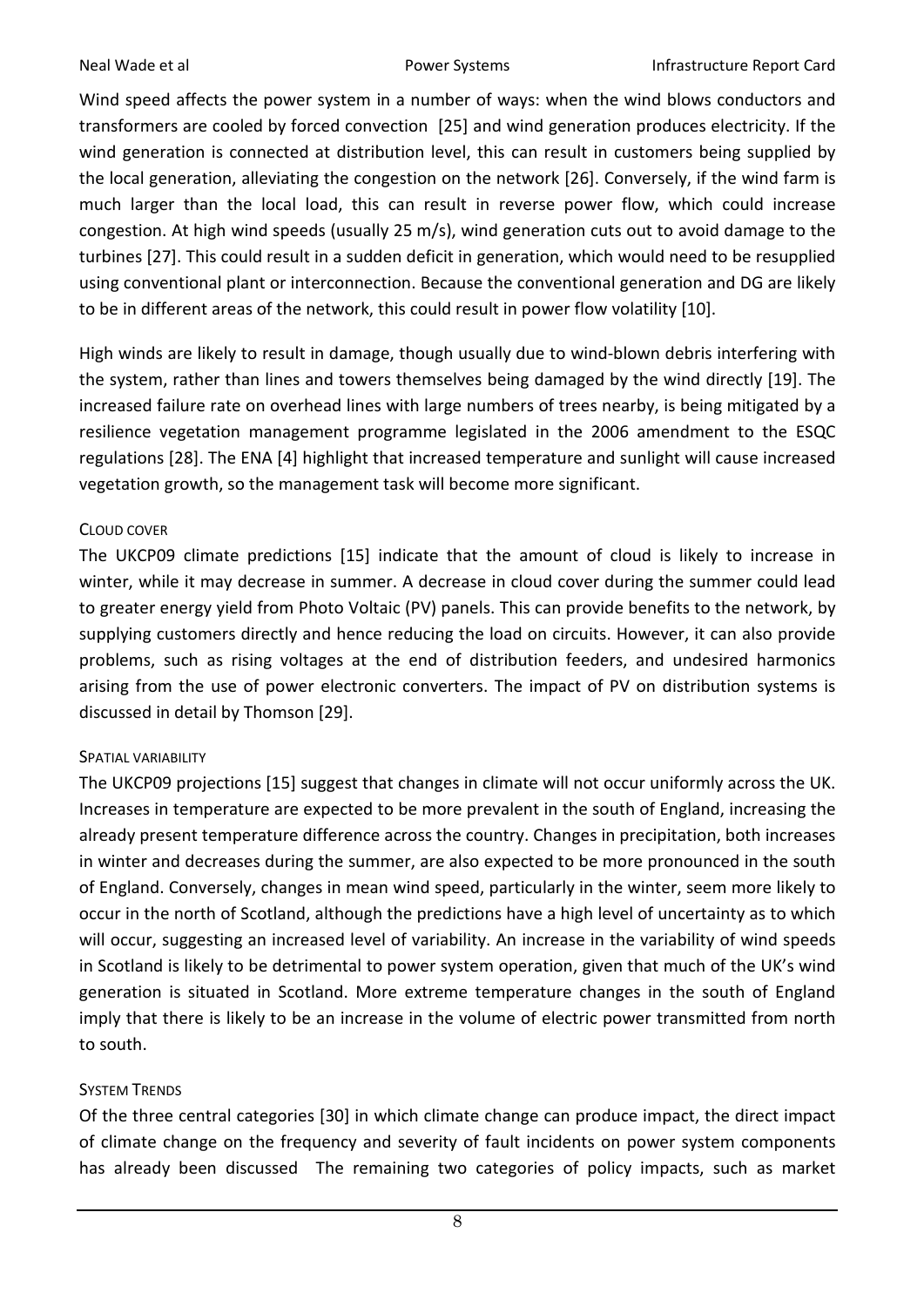reforms and regulation, and the uncertainties surrounding climate change predictions are the focus of this section. This will affect patterns of electricity generation and consumption in response to mitigation strategies adopted to reduce the emission of greenhouse gases.

Emissions reduction targets across the world have led to the decommissioning of conventional fossil-fuel generating plant and an increase in the installed capacity of renewable generation sources. In the UK the majority of these new sources have been in the form of wind power [\[31\]](#page-17-8), however since deregulation, generation has no longer been the sole concern of the transmission network. The geographic location of renewable generating capacity, in combination with the Government's Feed in Tariff (FIT) policy and other incentives has led to a significant increase in installed capacity within the distribution network. The FIT policy will be discussed in greater detail later in this paper.

Managing a transmission system with a high penetration of such generation presents significant challenges to maintain reliable and secure services to customers. It has been suggested that in some scenarios, with high penetrations of wind generation for example, that traditional 'base-load' generation may be forced to operate at lower efficiencies, affecting asset lifetimes and leading to an increased risk of faults [\[32\]](#page-17-9).

A significant body of work has been developed in investigating the UK's transition to a low carbon economy. The DECC 2050 Pathways project [\[33\]](#page-17-10), LENS 2050 [\[34\]](#page-17-11), UKERC's Energy 2050 project [\[35\]](#page-17-12), SuperGen Networks 2050 [\[36\]](#page-17-13) and the analysis of Barnacle et al. [\[37\]](#page-17-14) are just some of the analyses available. A core theme is that of 'scenario modelling'. Each of these analyses typically employs a reference scenario where networks, generation and demand evolve in a 'business as usual' (BaU) manner. The remaining scenarios show greater flexibilities in, market reform, generation technologies and demand side engagement.

All of these scenarios have differing impacts on the T&D systems in the UK. The more BaU scenarios display reliance on increasing efficiencies of conventional plant such as coal and gas combined with carbon capture and storage (CCS). Such scenarios have a strong influence on capacity at the transmission level, as well as increased interconnection. At the other end of the spectrum, consumers are more likely to become 'prosumers' (producers and consumers) where domestic level generation is combined with highly integrated demand side participation (DSP) schemes, resulting in further shift of the generation bias towards the distribution networks.

Under the 'Transition Pathways' narratives of Barnacle et al.[\[37\]](#page-17-14), the 'Market Rules' BaU scenario has been shown to have significant impacts on the balancing of supply and demand, with a generation surplus of 19 GW on the UK system in a scenario with no DSP. This number reduces to 9 GW with the presence of DSP, though this remains significantly larger than the predicted 2050 interconnection capacity of 6.81 GW. This scenario also generates the highest peak demand at around 83 GW, far greater than that shown in the most socially inclusive scenario 'Thousand Flowers' with a peak demand of around 38 GW. Both these values are reduced to 73 and 27 GW respectively when DSP is employed. The 'Thousand Flowers' scenario does however generate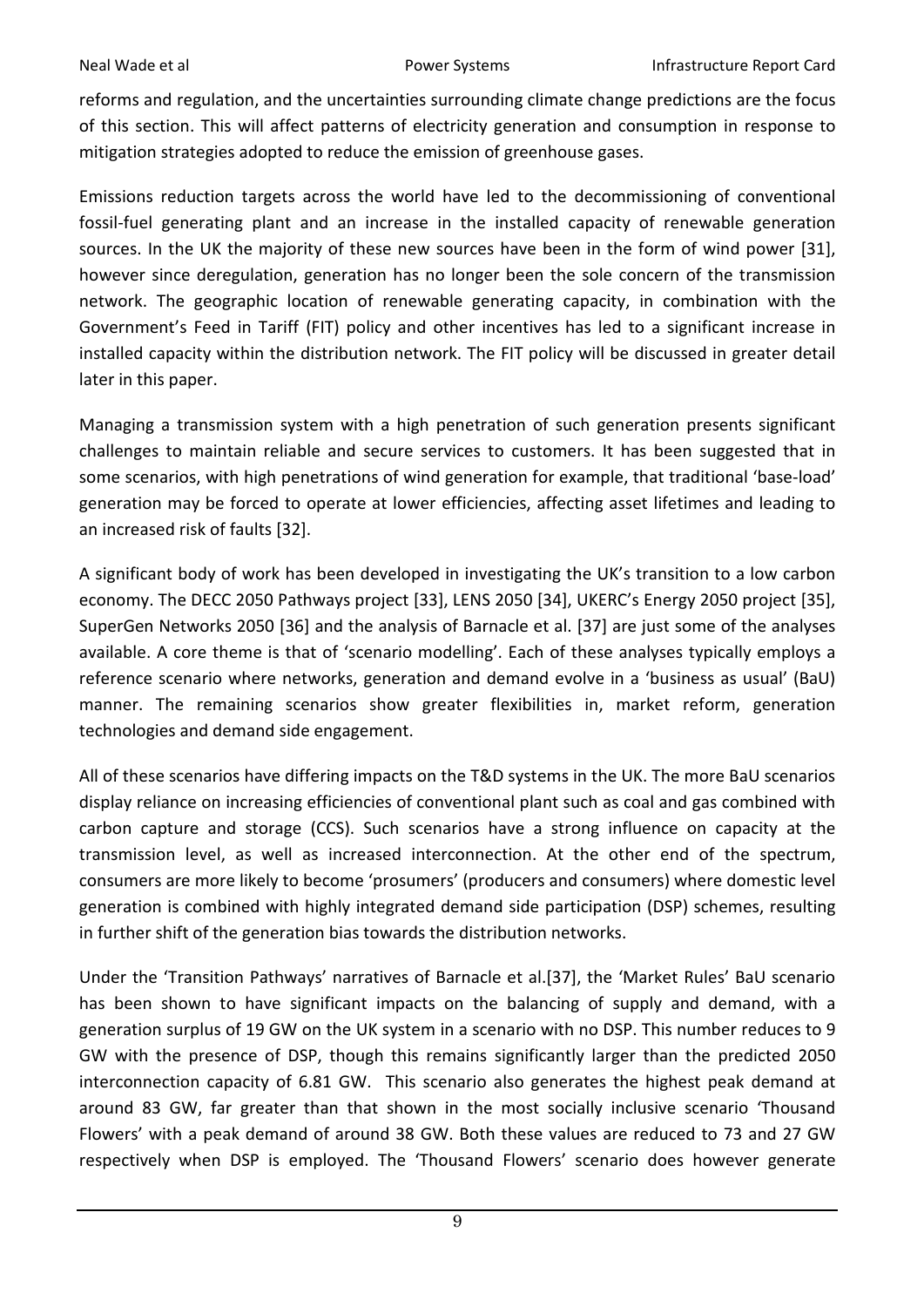significant generation surplus values of around 44 GW and 28 GW for non DSP and DSP situations, again far higher than the predicted capability of interconnection [\[37\]](#page-17-14).

The adoption of low carbon technologies (LCTs) on the demand side also has a role to play in both the development of the power system and the nature of supply and demand balancing. In each of the scenarios differing adoption rates for technologies such as Electric Vehicles (EVs), Heat Pumps (HPs) and Combined Heat and Power units (CHPs) are studied. Increasing adoption of EVs and HPs with their respective charging and high demand characteristics will affect the size of the network peak power significantly. However they can provide DSP services, helping to offset the negative aspects of their high power consumption. The adoption of CHP units as opposed to HP devices can help to reduce peak consumption by generating electricity on-site at the same time as meeting heat demand. Adoption rates for all these low carbon technologies will affect future development, sizing and investment decisions for the power system.

In order to prepare for the low-carbon transition and with increasingly likely expansion of the role for distribution network operators (DNOs), the energy regulator OFGEM has established the Low Carbon Networks Fund to provide funding for DNOs to trial various responses to the need for decarbonisation. A number of demonstration projects are currently underway in the UK.

The wider power system, in response to these challenges has developed a number of possible pathways for evolution [\[38\]](#page-17-15). In an effort to manage increasing system complexity, distributed control techniques have been developed, centring on local measurements to inform decisions. The advance of artificial intelligence and machine learning techniques has led to the concept of an autonomic power system [\[39\]](#page-17-16). The smart grid philosophy aims to improve reliability and efficiency, reduce costs, and increase network capacity whilst maintaining the same level of system security.

A commitment central to the uptake of a smart grid in the UK is the installation of smart meters, with the UK's Low Carbon Transition plan [\[40\]](#page-17-17) stating that by 2020 a smart meter will be installed in all homes within the UK. Half hourly monitoring has been almost ubiquitous for larger demand customers for some time, however the introduction of smart meters allows, for the first time accurate electrical consumption profiling of domestic customers. This is expected to increase energy efficiency through increased visibility of consumption and facilitate innovative energy supply tariffs.

Whilst electricity supply companies may focus upon the fact that smart meters ensure that customers cannot be overbilled for their supply, there are a number of additional pros and cons from their introduction into the power system for other participants in the electricity supply chain. At present, distribution network planning at low voltages in the UK is carried out through the use of historically monitored data and various statistical tools [\[41\]](#page-17-18), however with increased information from smart meters, the planning process, infrastructure requirements, and investment strategies for distribution circuits are likely to change as a result.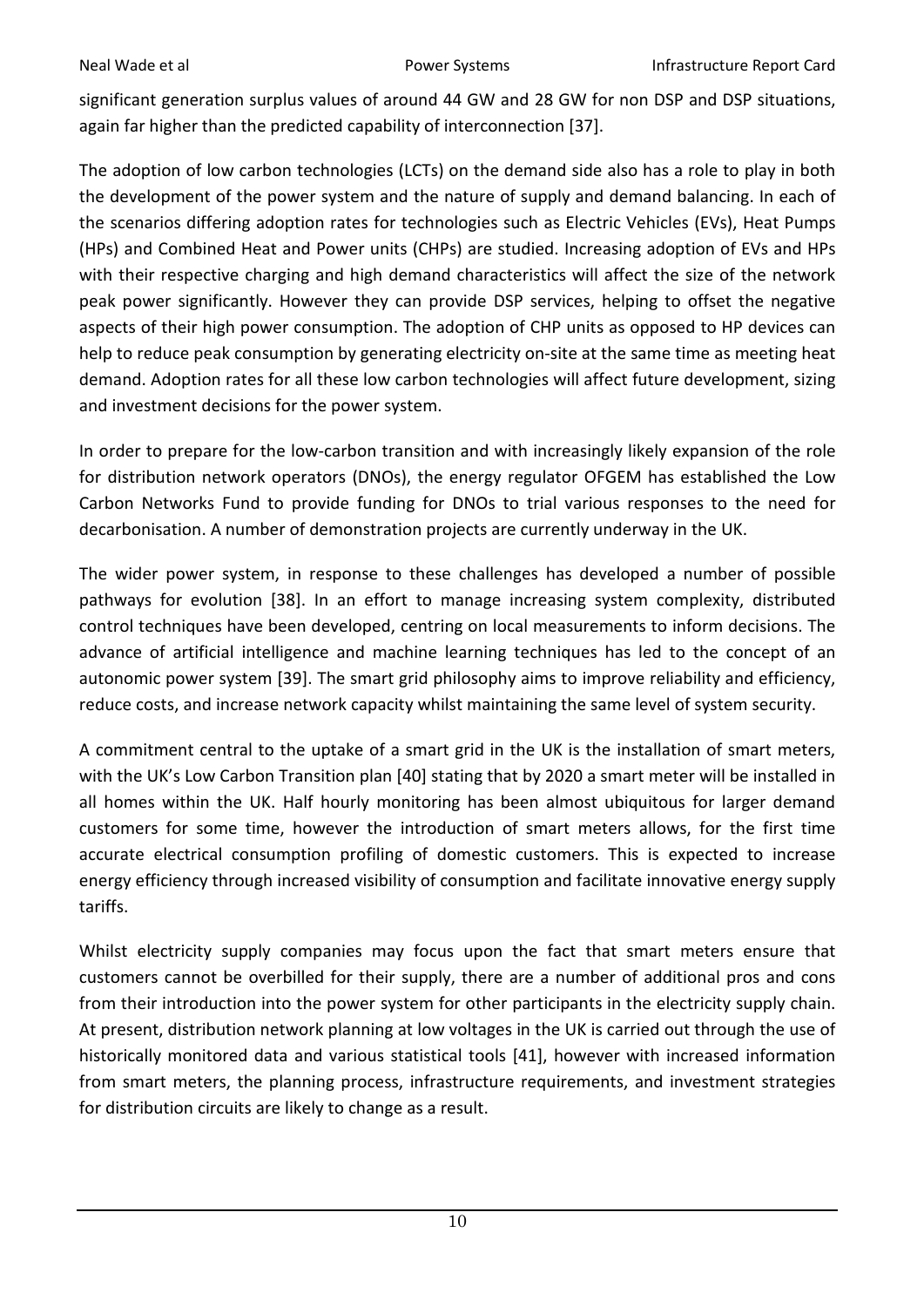As smart grid alternatives are implemented the network is likely to become more complex, and more interconnected. This complexity brings its own increase in risk. One of these, in particular at transmission level, is an increasing likelihood of cascading failure, where one incident has rapid knock-on effects across an entire network leading to widespread blackouts [\[42,](#page-17-19) [43\]](#page-18-0). Another possible increased risk, as the network becomes increasingly reliant on whole-network control systems, is of communication or control system failure, either accidental or as a consequence of malicious cyber-attack.

### **GENERATION**

It is forecast that there will be an increased proportion of nuclear generation, and a greatly increased proportion of renewables, at the expense of fossil fuels, in particular of coal. This may be affected by the use of clean coal, if the technologies can be proved effective. As regards transmission and distribution, the substitution of nuclear or clean coal generation for coal and gas is unlikely to have a significant overall effect. It is unlikely to be possible to site new large generating stations in optimal locations (for example, close to demand). Rather, they are likely to be in remote locations (for example, on the sites of previous nuclear generation) for political reasons, so the transmission of large amounts of electricity over long distances ('coal by wires') is likely to continue unchanged.

This is likely to be exacerbated by the location of large wind farms in remote locations, both onshore (e.g. in northern Scotland) and offshore (e.g in the North Sea). Construction of new transmission lines and undersea cables will be required to move electrical energy from where it is produced to where it is consumed. The same would apply to any large marine schemes such as tidal barrages.

However, the expansion of large scale plant is likely to be mitigated by the proliferation of smallscale generation, in particular wind and PV. The amount of such proliferation will probably be affected more by political decisions (e.g. level of feed-in tariffs) than by climate change itself [\[14\]](#page-16-13). However, increasing temperatures (and probably associated decreased cloud cover) is likely to increase the level of adoption of small scale PV. Less certain is whether wind speeds would increase, leading to increases in the level of penetration of small-scale wind. These questions are addressed in a number of papers accessed via a particularly useful summative paper on mitigating the effects of climate change [\[44\]](#page-18-1).

### DEMAND

While the focus of this paper is the impact of Climate Change on the electricity transmission and distribution systems, power systems are heavily influenced by the connected demand and generation. Consequently, it is important to understand how these are likely to change, and how this could affect electrical networks. This section briefly describes the likely changes in electricity demand as a result of climate change, and what this means for the transmission and distribution systems.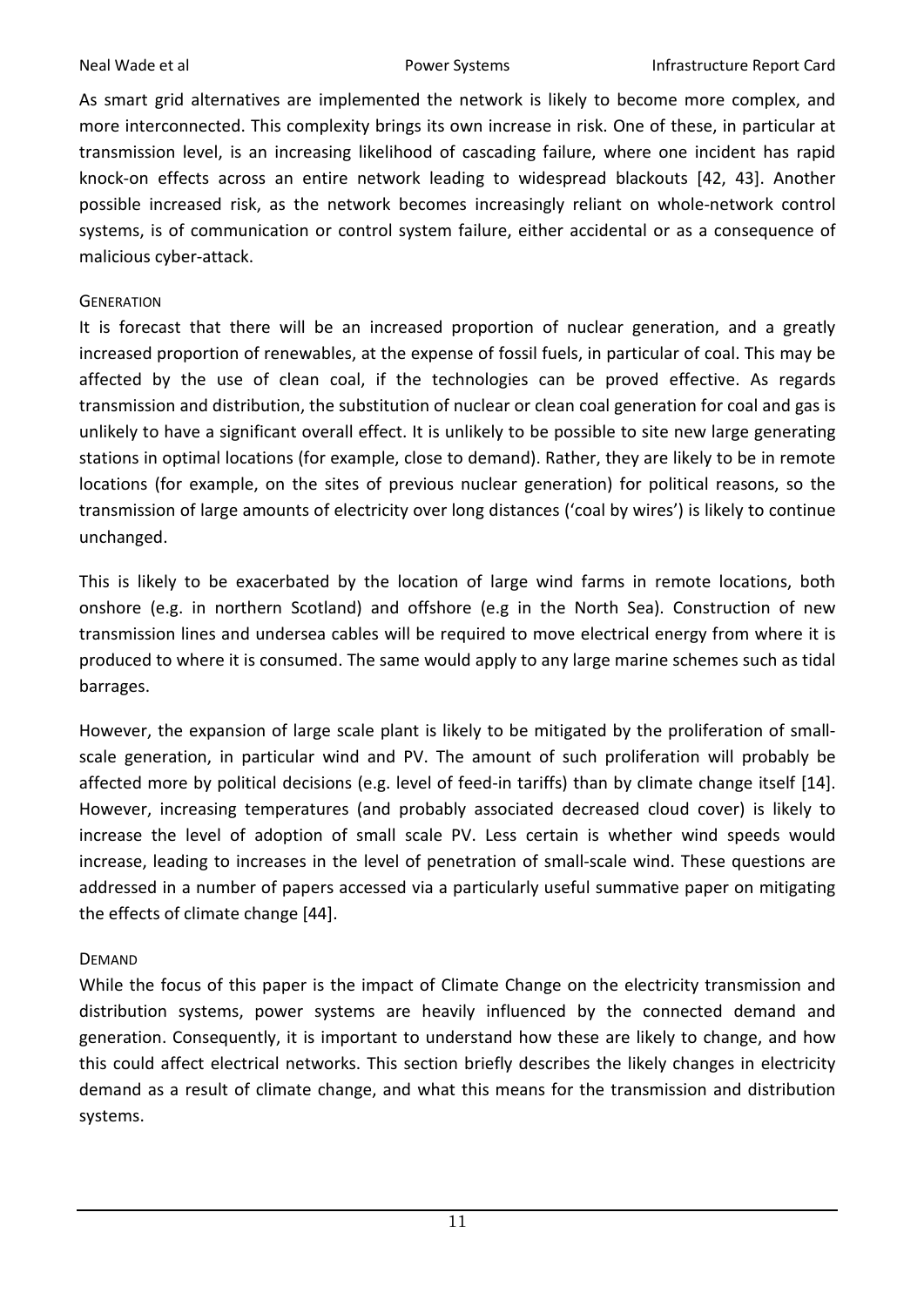There is likely to be extensive electrification of transport (electric vehicles replacing diesel and petrol driven) and of space heating (ground and air sourced heat pumps replacing natural gas). The extent of this substitution could be as great as a tripling of overall electrical energy demand, although this depends to a great extent on inherently unpredictable political decisions [\[44-47\]](#page-18-1). As well as the electrification of existing loads, new types of load can be expected, which may be essentially independent of climate change (e.g. digital applications), but may be a direct consequence, in particular space cooling. This substantial increase in demand would, on its own, require extensive reinforcement of distribution networks across the country and at all voltage levels.

Electricity demand in the UK currently peaks during the winter months [\[10,](#page-16-9) [48\]](#page-18-2), in most parts of the UK winter peak loads are up to 50% higher than summer peaks. This is helpful to the system operator because conductor ratings are set seasonally, with the winter rating being the highest due to the low ambient temperatures [\[10,](#page-16-9) [49\]](#page-18-3). In addition to making best use of the varying asset capacity this also allows network maintenance to be carried out in summer months at lower risk. However, as temperatures increase, increased use of space cooling may cause the peak to shift into the summer. In some city centre areas this difference has already disappeared, and there may even be a summer peak due to space cooling requirements. In warmer climates, a significantly higher summer peak is seen for this reason [\[50\]](#page-18-4). This is would be detrimental to system operation, because there is strong evidence that in summer peaking power systems, demand is highly correlated with ambient temperature [\[51-53\]](#page-18-5). Consequently, assets would be most heavily loaded during the hottest periods, increasing the chances of equipment failures.

At present, the technique of demand side response (DSR) is only possible for large customers who are capable of providing a demand curtailment (or a generation increase) when called upon. Smart meters will allow engagement at the domestic level for the first time. Domestic prosumers are incentivized to install low-carbon generation sources to aid both the overall decarbonisation of UK generating plant, and offset their own consumption.

The initial FIT rollout led to a significantly biased increase in the uptake of PV generation at the domestic level, with both personal and 'rent-a-roof' schemes. Similar experiences have been observed in Italy [\[54\]](#page-18-6). The pricing points of this policy had a significant effect on the uptake of generation at the distribution level, again demonstrating the impact of climate change policy on the electricity networks.

# ADAPTATION OPPORTUNITIES

Within the UK, supply and demand can be balanced more effectively by the use of storage, either electrical in the form of batteries [\[44,](#page-18-1) [50\]](#page-18-4), or using other media such as hydrogen [\[55\]](#page-18-7) or thermal [\[56\]](#page-18-8). There are system benefits to be gained across the transmission and distribution networks from energy storage, ranging from offsetting the need for peaking plant to preventing over-voltage in LV networks. Realising these benefits under the current market, regulatory and cost conditions is challenging, but will become easier as the understanding of the role for storage and the market and regulatory conditions improve [\[57\]](#page-18-9).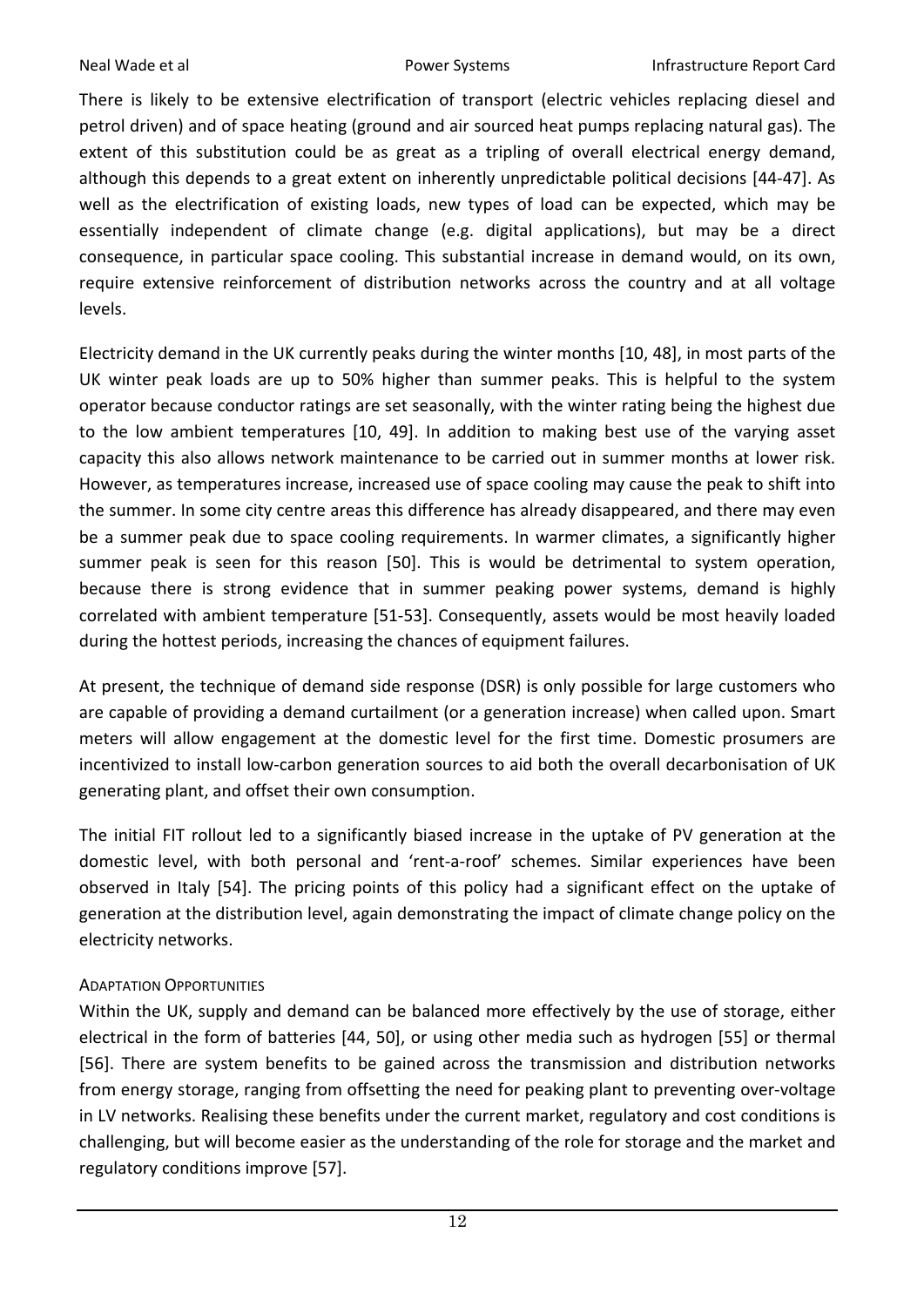Reference has already been made to the potential of smart grid installations and operation to smooth system imbalances and enable the existing grid to cope more effectively and efficiently with the pressures of climate change, both direct and indirect. Possible interventions which could assist include real-time thermal ratings [\[16,](#page-16-15) [58\]](#page-18-10), smart buildings, demand side management, network automation, and operational ingenuity [\[44\]](#page-18-1). On the transmission side, high voltage direct current, Flexible AC Transmission Systems (FACTS), and superconductor cables are a medium-term possibility [\[59\]](#page-18-11). And, looking to the distant 2080 horizon, technologies which are at present only conceptual could become a reality, including nuclear fusion, geo-engineering, solar energy from outer space, and a world-encircling hydrogen super grid [\[60\]](#page-19-0).

Other possible interactions with the potential to balance energy generation and load are commercial rather than technical, and include emissions trading [\[44\]](#page-18-1). Besides the technical balance between supply, storage and demand there is a parallel management or political balancing act between security of supply, energy costs, and environmental protection [\[61\]](#page-19-1). Again, this highlights the sensitivity of the overall energy system to the decisions of overall policy-makers

### THE COST OF IMPACTS

The cost for decarbonisation represents an enormous proportion of the European energy budget. It has been suggested that between 2010 and 2035, 70% of Europe's energy investment will be made in the electricity sector [\[62\]](#page-19-2).

One aspect of the smart grid philosophy, which is relevant to the aspect of network costs, is to maximize the use of existing assets through smart technologies and techniques. Latent network capacity can be unlocked through techniques such as real-time thermal ratings [\[16,](#page-16-15) [58,](#page-18-10) [63\]](#page-19-3), deferring or negating the need for high capital cost replacement of components. New assets represent a significant investment, incorporating raw materials, removal of the existing asset(s), construction and commissioning costs and at lower voltage levels of the distribution network, are likely to result in loss of supply to customers. Whilst weather effects have been shown to be the most significant aspect when considering power system failures, the second highest contributor has been found to lie in maintenance or in asset management [\[64\]](#page-19-4).

Again, due to the interdependent nature of the electricity system, only considering the result of installing assets does not represent the complete carbon impact. The manufacturing and transport of new assets must also be taken into consideration. Since climate change scenarios are being evolved and developed constantly, coupled with the fact that power system components typically have long operational lifetimes, the installation of new assets also represents a 'locked-in' investment decision, with limited possibility for re-sizing once installed. Environmental and planning issues have been found to delay infrastructure installation, as in the case of the Beauly-Denny transmission circuit upgrading in Scotland [\[65\]](#page-19-5). This particular circuit is of high interest due to the overwhelmingly negative reaction to the initial planning proposal. Despite a significant number of objections and a considerable timeframe, the plan was given consent, showing that attempts to alter the national decarbonisation framework on a local or national basis will be difficult [\[65\]](#page-19-5).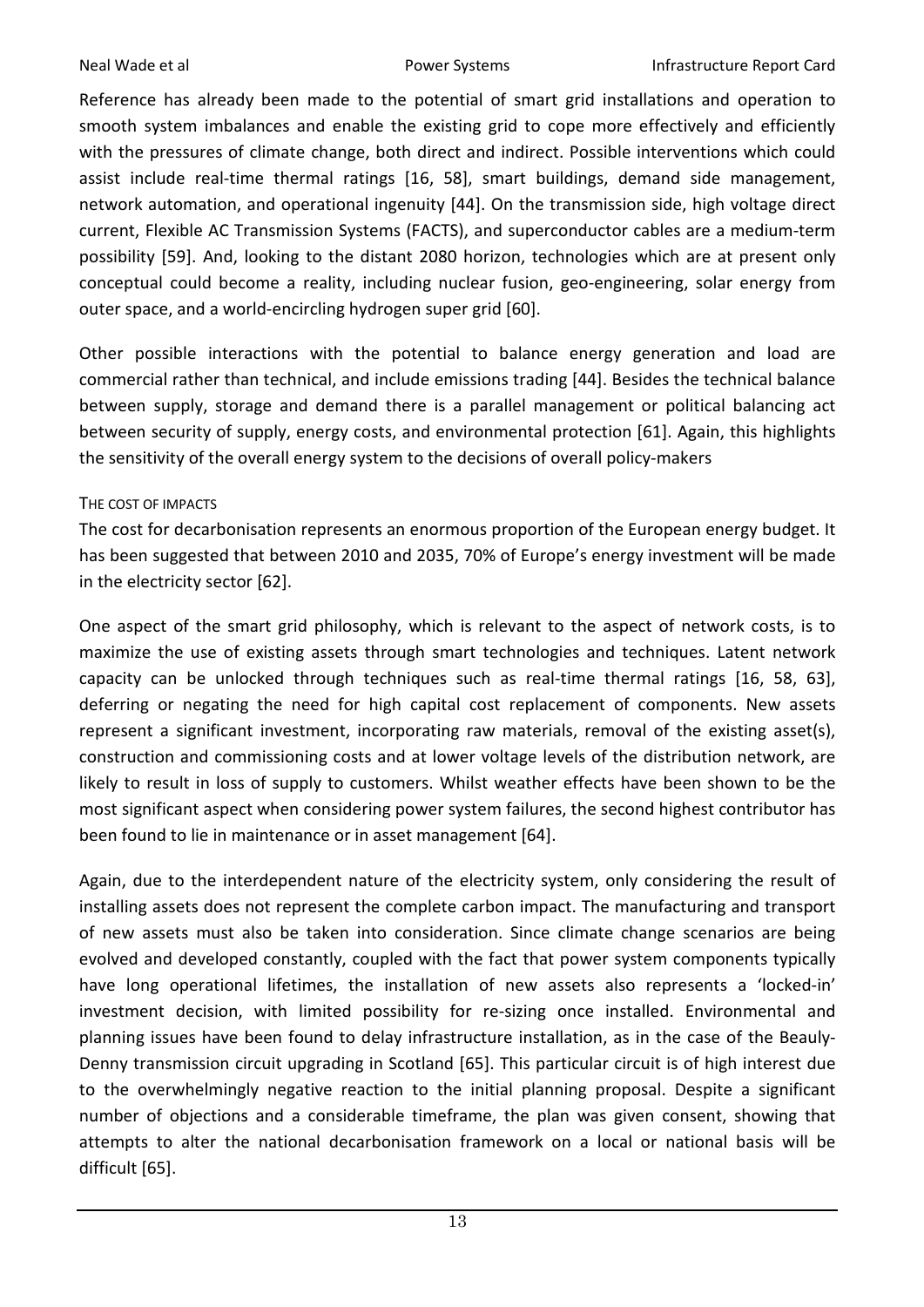Traditional investment as part of the Revenue Price Index (RPI-X) regulation mechanism has been altered with the introduction of RIIO (Revenue=Incentives+Innovation+Outputs) mechanism, which places innovation at the heart of investment for the distribution network operators. This reflects the emerging system trends with power networks evolving to smart girds with increased decentralization.

## **INTERCONNECTIONS**

Interconnection between wide-area power systems can help to improve overall system stability and reliability, ensuring that customers' supplies are maintained even with increased quantities of variable generation [\[66\]](#page-19-6). However it has also been shown that whilst emissions are potentially reduced within one system, the knock-on effect could increase emissions in another, resulting in a net stalemate with regards to emissions [\[66\]](#page-19-6). Although helping manage demand and generation variability, interconnection can bring the potential for substantial disruption from cascading blackouts such as those seen in 2003 in Italy, the USA and Canada [\[67,](#page-19-7) [68\]](#page-19-8).

The UK has electrical interconnectors to France, Ireland and the Netherlands, with planned interconnectors to Belgium and Norway, and possible future interconnectors over greater distances, such as to Iceland. In conjunction with transcontinental interconnectors elsewhere, this permits both import and export energy transfers, that could potentially connect the UK to systems including PV generation in North Africa [\[69,](#page-19-9) [70\]](#page-19-10). This could well become a significant component of the national energy balance in a world responding to climate change.

Each year the Transmission System Operator (TSO) for the UK, National Grid, publishes a statement of their projections for the electrical transmission grid in the following 10 years. These statements contain information on the present and future trends of national demand and generation within the UK. Within this statement, operational and planned interconnections between countries are also discussed. For example, on the 3rd of December 2010, 10 countries from around the North seas signed a Memorandum of Understanding to establish a co-ordinated path for development of an offshore transmission system. This work is now under the control of the North Seas Countries' Offshore Grid Initiative.

Smart grids, and power systems in general will develop and evolve in different ways in different countries [\[62\]](#page-19-2), they will be used to achieve different targets therefore it will be crucial to manage the competitive environment correctly in order to achieve successful wide-scale interconnection across Europe and beyond.

# SUMMARY

There is a growing body of work by industry and academia on the likely impacts of climate change on the electricity transmission and distribution systems. The indirect effect of climate change, created by the political response designed to minimise greenhouse gas emissions, will be more significant that the direct impact of a changing climate. This will dramatically change the generation mix, overall demand and both seasonal and diurnal demand profile. Complete decarbonisation of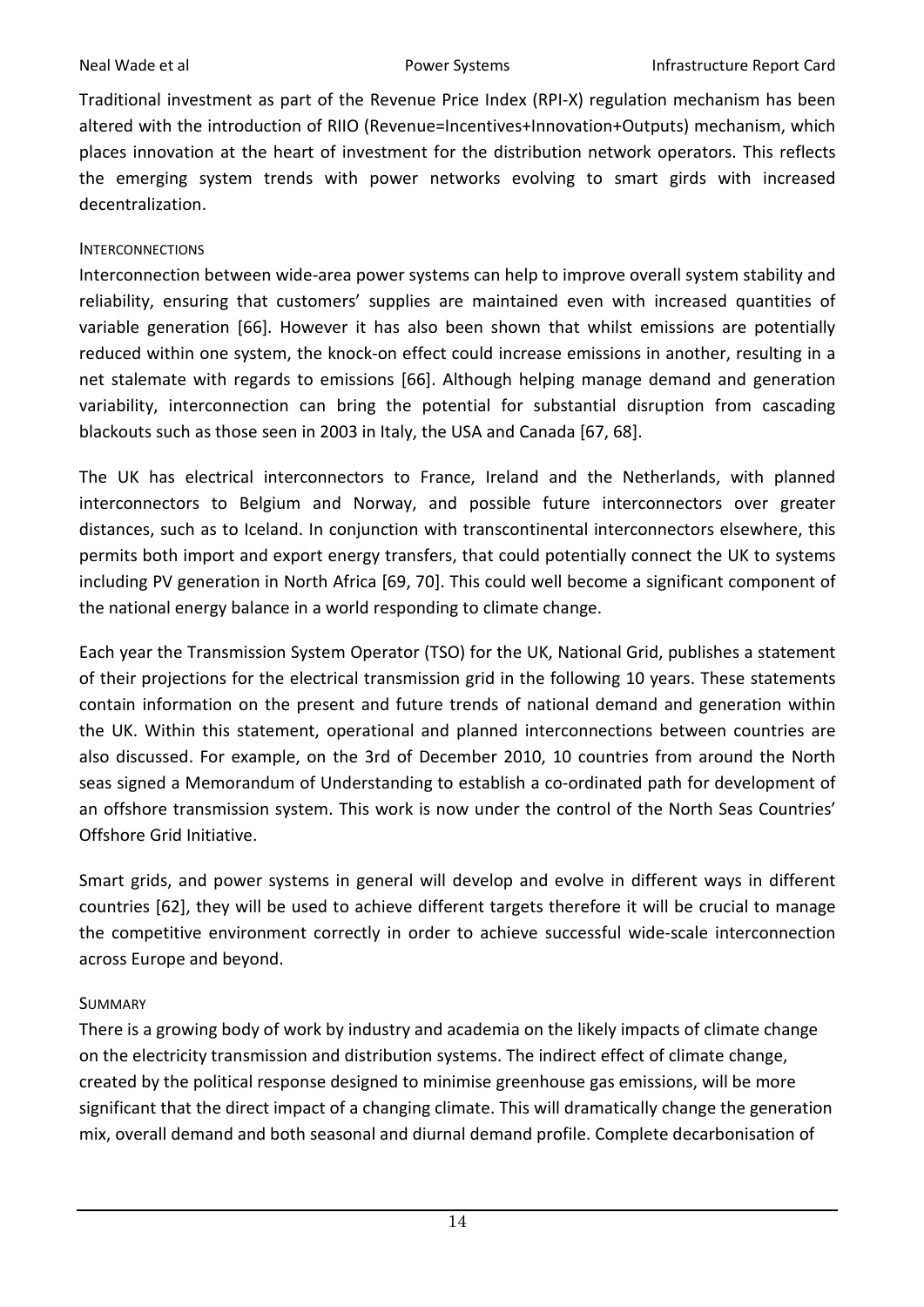the electricity supply chain will change the characteristics of the generation plant and switch demand from fuels for transport and heating to the electricity networks.

Direct effects from climate change are expected to be gradual and it is unlikely that a step change in the performance of network assets will take place. Equipment in already designed to operate in the conditions anticipated under future climate change. However, DNOs do exploit the greater peak and cyclic ratings that can be achieved at lower ambient temperatures. To maintain these enhanced ratings, additional cooling or conductor cross-section in transformers and greater line clearances will be required. These changes to the capabilities of equipment will need to be accounted for in some parameters used in network planning procedures.

A more immediate concern is that the risk of flooding is very likely to increase. This will have the greatest effect if substations become inundated any more than very infrequently as is the case at the moment. Because this is a problem that is already apparent, the industry has an ongoing programme to improve the resilience of electricity infrastructure to flooding. The long asset lifetime associated with civil works and major plant items necessitate consideration of future flood risks both at time of new build and when undertaking asset replacement.

Extended periods of low rainfall in the summer months will lead to drier soil that is less able to dissipate heat from underground cables. This could lead to a need to reduce the current carrying capacity in network design.

The number of lightning strikes is expected to increase, with a corresponding increase in overhead line faults. This could be addressed by undergrounding circuits, but the capacity issue from drier soil noted above would reduce the favourability of this solution.

Considerable uncertainty in the seasonal, regional and absolute changes to wind-speed results in considerable uncertainty in the contribution of wind generation, both spatially and temporally. Wind installations are necessarily distant from load centres, so this could have a substantial impact on the optimal size and location of major electricity transmission assets.

The principle direct climate effect on demand that affects the networks is the move from a winter peaking system, when asset capacities are highest, to a summer peaking system due to air conditioning, when asset capacities are lower. This also creates problems in maintenance regimes that rely on extended periods of low demand to take circuits out of service.

Adaptation in the face of climate change and broader trends in the electricity supply industry will be necessary throughout the coming decades. An industry with a wider range of tools and technical solutions for planning and operation will be more prepared to manage capacity, stability and reliability at lower cost than if present methods do not evolve. The objective of transitioning to smart grid is undergoing considerable research and demonstration at the moment. Further development of techniques including customer participation through demand side response, energy storage, real-time thermal ratings, phasor-measurements and increased use of power electronics all have potential to increase network flexibility and release latent capacity.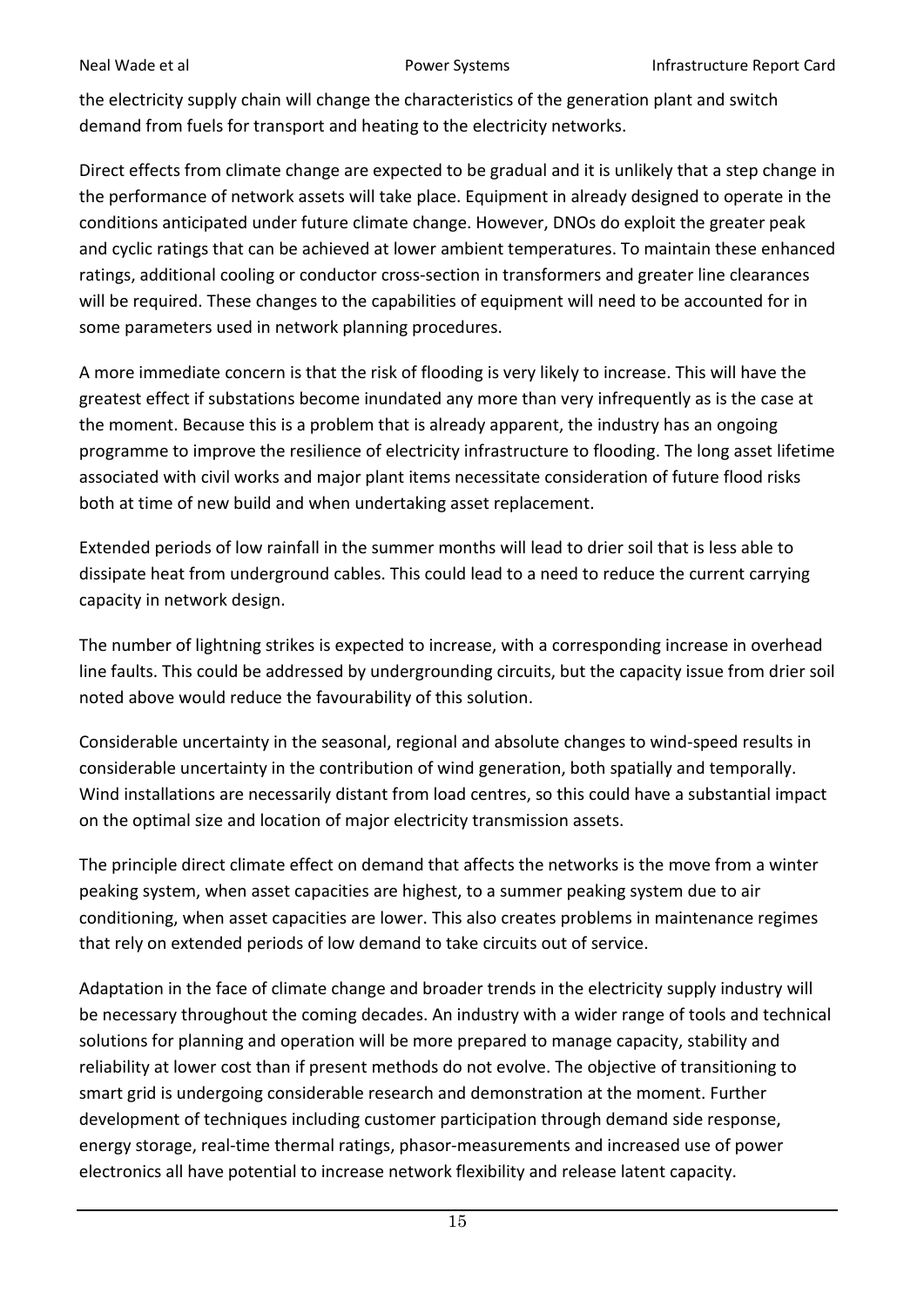CONFIDENCE IN THE SCIENCE: BRIEF ASSESSMENT Sea level rise – high confidence and agreement Storm surge – high confidence and agreement Flooding – high confidence and agreement Increase in OHL damage due to extreme wind – low confidence, med agreement Increase in OHL faults due to lightning strikes – med confidence, med agreement Reduction in OHL faults due to snow/sleet/blizzard – med confidence, med agreement

Heat effects on assets – med confidence, high agreement

Changing demand – med confidence, high agreement

Changing generation – high confidence, med agreement

### RESEARCH GAPS AND PRIORITIES

Climate science and adaptation: The latest information on anticipated outcomes for weather trends due to climate change must be fed into plans for the build of network equipment. This will ensure, as far as possible, that the bounds of duty expected from an asset, given the anticipated climate change, will allow for adaptation during the long lifetime of the asset..

Fault data: The frequency of faults on the networks can be extrapolated from the historical record in the National Fault and Interruption Reporting Scheme (NaFIRS). However, this assumes the causal links between weather and faults are not substantially shifted as future climate change scenarios become the reality. Investigation into fault records, causal links and final impact on customers would increase the usefulness of this information.

Tools and technical options: Solutions that provide network flexibility at a lower cost and greater speed than traditional reinforcement methods will provide the ability to anticipate the effects of climate change. Flexible solutions aim to reduce the risk of being unexpectedly short of capacity or left with stranded assets build for demand or generation that does not materialise. The components and systems that give this flexibility are what is often called the smart grid.

Regulatory environment: The way in which electricity network operators are rewarded for their performance will shortly be based on an eight year cycle (from five). Climate change will take place over a much longer timescale and the ability of the regulatory system to encourage the uptake of long term adaptation strategies needs to be considered. A rigid adherence to net present value cost benefit will not encourage the necessary measures to respond to climate change, given that it may take more than 30 years to accrue the benefits.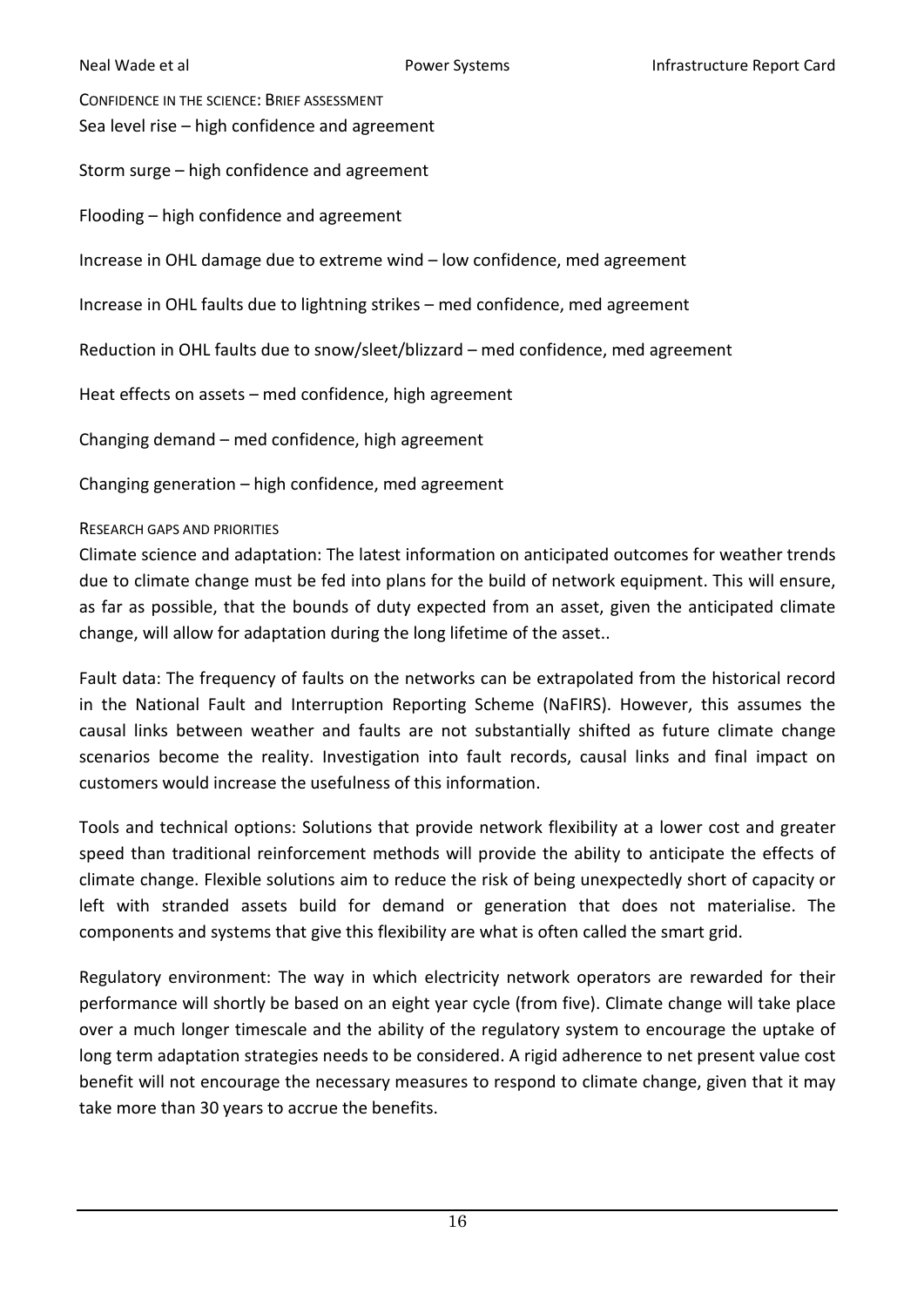**REFERENCES** 

- <span id="page-16-0"></span>[1] T. K. Mideksa and S. Kallbekken, "The impact of climate change on the electricity market: A review," *Energy Policy,* vol. 38, pp. 3579-3585, 7// 2010.
- <span id="page-16-1"></span>[2] UK Parliament, "Climate Change Act 2008," *London, UK,* 2008.
- <span id="page-16-2"></span>[3] G. P. Hammond, H. R. Howard, and C. I. Jones, "The energy and environmental implications of UK more electric transition pathways: A whole systems perspective," *Energy Policy,* vol. 52, pp. 103-116, 1// 2013.
- <span id="page-16-3"></span>[4] Energy Networks Association, "Electricity Networks Climate Change Adaptation Report," 2011.
- <span id="page-16-4"></span>[5] Energy Networks Association, "ETR 138: Resilience to Flooding of Grid and Primary Substations," 2009.
- <span id="page-16-5"></span>[6] L. McColl, E. Palin, H. Thornton, D. H. Sexton, R. Betts, and K. Mylne, "Assessing the potential impact of climate change on the UK's electricity network," *Climatic Change,* vol. 115, pp. 821-835, 2012/12/01 2012.
- <span id="page-16-6"></span>[7] Pricewaterhouse Coopers, "Adapting to climate change in the infrastructure sectors," 2010.
- <span id="page-16-7"></span>[8] Royal Academy of Engineering, "Infrastructure, Engineering and Climate Change Adaptation," 2011.
- <span id="page-16-8"></span>[9] Department for Environment Food & Rural Affairs, "UK climate change risk assessment: Government report," F. R. A. Department for Environment, Ed., ed, 2012.
- <span id="page-16-9"></span>[10] National Grid, "Electricity Ten Year Statement," 2013.
- <span id="page-16-10"></span>[11] Energy Networks Association, "National System and Equipment Performance 2009/2010: Supplement - 132kV Systems and Scottish Transmission System," 2010.
- <span id="page-16-11"></span>[12] Energy Networks Association, "National System and Equipment Performance 2009/2010," 2010.
- <span id="page-16-12"></span>[13] S. Blake, P. Taylor, and D. Miller, "A methodology for ranking locations according to the likelihood and consequence of extreme events," in *Electricity Distribution (CIRED 2013), 22nd International Conference and Exhibition on*, 2013, pp. 1-4.
- <span id="page-16-13"></span>[14] M. Maslin and P. Austin, "Climate models at their limit?," *Nature,* vol. 486, pp. 183-184, JUN 14 2012 2012.
- <span id="page-16-14"></span>[15] UKCP09. (2011, 20/02/2014). *UKCP09*. Available:<http://ukclimateprojections.defra.gov.uk/>
- <span id="page-16-15"></span>[16] L. C. Cradden and G. P. Harrison, "Adapting overhead lines to climate change: Are dynamic ratings the answer?," *Energy Policy,* vol. 63, pp. 197-206, 2013.
- <span id="page-16-16"></span>[17] D. Coumou and S. Rahmstorf, "A decade of weather extremes," *Nature Climate Change,* vol. 2, pp. 491-496, 2012.
- <span id="page-16-17"></span>[18] R. Billinton and J. R. Acharya, "Weather-based distribution system reliability evaluation," *IEE Proceedings-Generation, Transmission and Distribution,* vol. 153, pp. 499-506, 2006.
- <span id="page-16-18"></span>[19] N. C. Abi-Samra and W. P. Malcolm, "Extreme weather effects on power systems," in *Power and Energy Society General Meeting, 2011 IEEE*, 2011, pp. 1-5.
- <span id="page-16-19"></span>[20] N. C. Abi-Samra, K. R. Forsten, and R. Entriken, "Sample Effects of extreme weather on power systems and components, part I: Sample effects on distribution systems," in *Power and Energy Society General Meeting, 2010 IEEE*, 2010, pp. 1-3.
- <span id="page-16-20"></span>[21] D. M. H. Sexton and J. Murphy, "UKCP09: Probabilistic projections of wind speed," UKCP09 Climate Projections2010.
- <span id="page-16-21"></span>[22] H. Hueging, R. Haas, K. Born, D. Jacob, and J. G. Pinto, "Regional Changes in Wind Energy Potential over Europe Using Regional Climate Model Ensemble Projections," *Journal of Applied Meteorology & Climatology,* vol. 52, 2013.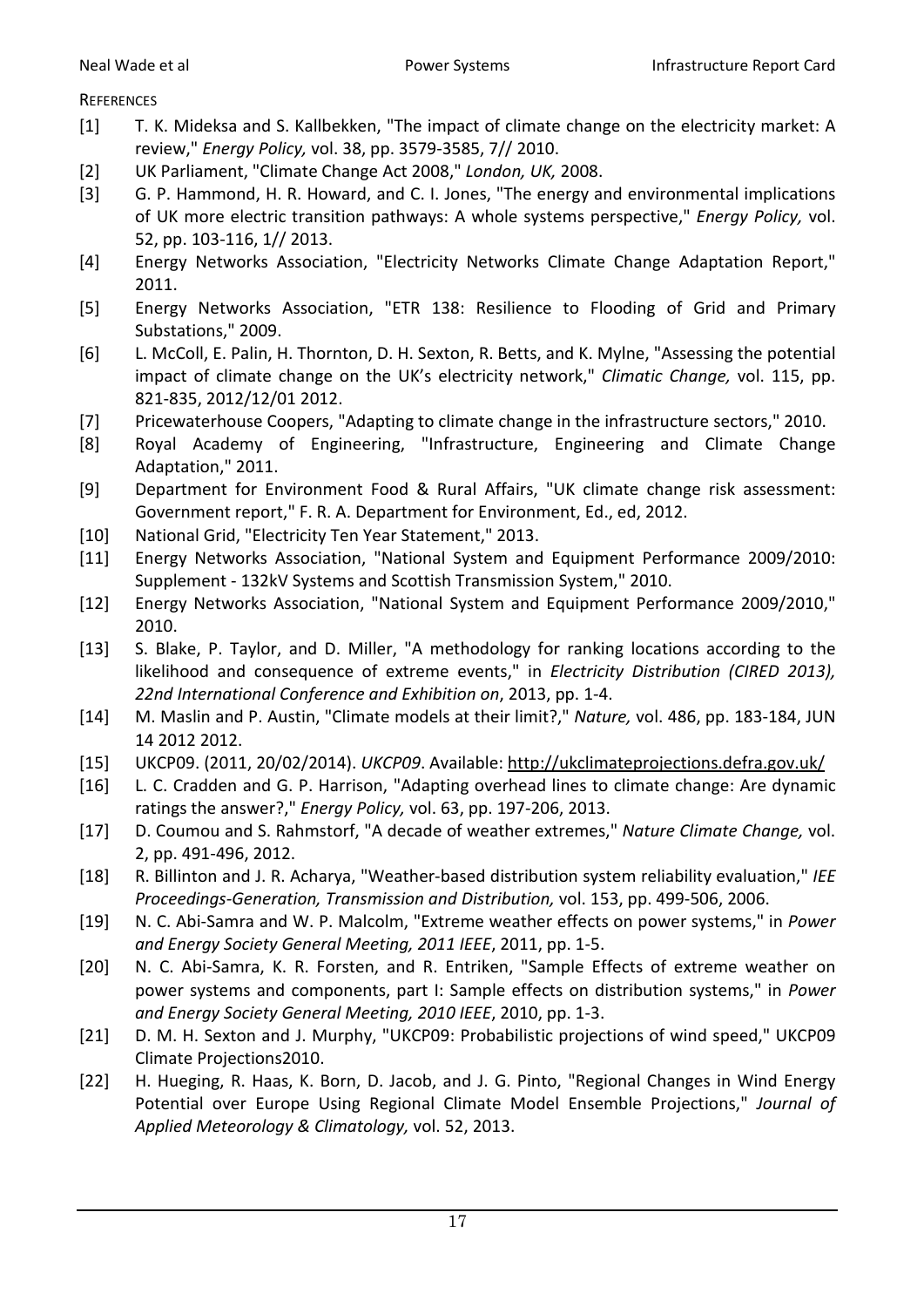- <span id="page-17-0"></span>[23] D. J. Brayshaw, A. Troccoli, R. Fordham, and J. Methven, "The impact of large scale atmospheric circulation patterns on wind power generation and its potential predictability: A case study over the UK," *Renewable Energy,* vol. 36, pp. 2087-2096, 2011.
- <span id="page-17-1"></span>[24] S. C. Pryor and R. J. Barthelmie, "Climate change impacts on wind energy: A review," *Renewable and sustainable energy reviews,* vol. 14, pp. 430-437, 2010.
- <span id="page-17-2"></span>[25] A. Michiorri, Taylor, P.C., Jupe, S.C.E., Berry, C.J. , "Investigation into the influence of environmental conditions on power system ratings," *Proc. IMechE Vol. 223 Part A: J. Power and Energy,* pp. 743-757, 2009.
- <span id="page-17-3"></span>[26] D. T. C. Wang, L. F. Ochoa, and G. P. Harrison, "DG Impact on Investment Deferral: Network Planning and Security of Supply," *IEEE Transactions on Power Systems,* vol. 25, pp. 1134- 1141, 2010.
- <span id="page-17-4"></span>[27] T. Burton, N. Jenkins, D. Sharpe, and E. Bossanyi, *Wind energy handbook*: John Wiley & Sons, 2011.
- <span id="page-17-5"></span>[28] "The Electricity Safety, Quality and Continuity (Amendment) Regulations 2006," ed. UK, 2006.
- <span id="page-17-6"></span>[29] M. Thomson and D. G. Infield, "Impact of widespread photovoltaics generation on distribution systems," *Renewable Power Generation, IET,* vol. 1, pp. 33-40, 2007.
- <span id="page-17-7"></span>[30] S. N. Chandramowli and F. A. Felder, "Impact of climate change on electricity systems and markets – A review of models and forecasts," *Sustainable Energy Technologies and Assessments,* vol. 5, pp. 62-74, 3// 2014.
- <span id="page-17-8"></span>[31] Department of Energy and Climate Change, *Digest of United Kingdom Energy Statistics (DUKES)*. London, 2013.
- <span id="page-17-9"></span>[32] N. Troy, E. Denny, and M. O'Malley, "Base-Load Cycling on a System With Significant Wind Penetration," *IEEE Transactions on Power Systems,* vol. 25, pp. 1088-1097, 2010.
- <span id="page-17-10"></span>[33] Department of Energy and Climate Change, *2050 Pathways Analysis*. London, 2010.
- <span id="page-17-11"></span>[34] G. Ault, D. Frame, N. Hughes, and N. Strachan, "Electricity network scenarios for Great Britain in 2050," *Final Report for Ofgem's LENS project (Ref. No. 157a/08), London: Ofgem,*  2008.
- <span id="page-17-12"></span>[35] P. Ekins, "Making the transition to a secure and low-carbon energy system: Synthesis Report of the Energy 2050 project," 2009.
- <span id="page-17-13"></span>[36] I. Elders, G. Ault, S. Galloway, J. McDonald, J. Kohler, M. Leach*, et al.*, "Electricity network scenarios for Great Britain in 2050," 2006.
- <span id="page-17-14"></span>[37] M. Barnacle, E. Robertson, S. Galloway, J. Barton, and G. Ault, "Modelling generation and infrastructure requirements for transition pathways," *Energy Policy,* vol. 52, pp. 60-75, 1// 2013.
- <span id="page-17-15"></span>[38] J. McDonald, "Adaptive intelligent power systems: Active distribution networks," *Energy Policy,* vol. 36, pp. 4346-4351, 12// 2008.
- <span id="page-17-16"></span>[39] S. D. J. McArthur, P. C. Taylor, G. W. Ault, J. E. King, D. Athanasiadis, V. D. Alimisis*, et al.*, "The Autonomic Power System - Network operation and control beyond smart grids," in *Innovative Smart Grid Technologies (ISGT Europe), 2012 3rd IEEE PES International Conference and Exhibition on*, 2012, pp. 1-7.
- <span id="page-17-17"></span>[40] Department of Energy and Climate Change, *The UK Low Carbon Transition Plan: National strategy for climate and energy*. London, 2009.
- <span id="page-17-18"></span>[41] B. E. Board, "Report on statistical method for calculating demands and voltage regulation on L.V. radial distribution systems," *A.C.E. report No. 49,* 1981.
- <span id="page-17-19"></span>[42] M. Vaiman, K. Bell, Y. Chen, B. Chowdhury, I. Dobson, P. Hines*, et al.*, "Risk Assessment of Cascading Outages: Methodologies and Challenges," *IEEE Transactions on Power Systems,*  vol. 27, pp. 631-641, MAY 2012 2012.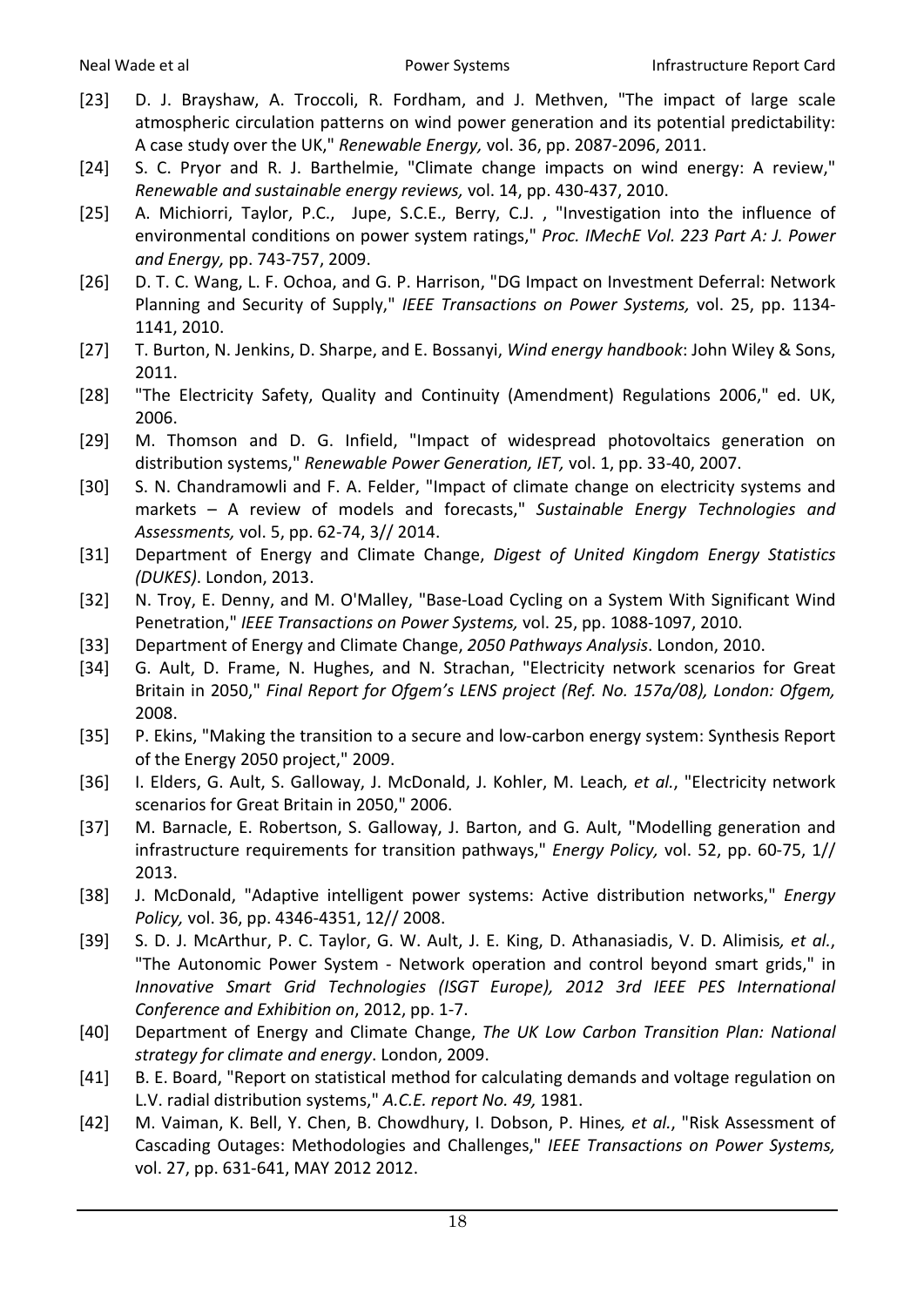- <span id="page-18-0"></span>[43] D. E. Newman, B. A. Carreras, V. E. Lynch, and I. Dobson, "Exploring Complex Systems Aspects of Blackout Risk and Mitigation," *IEEE Transactions on Reliability,* vol. 60, pp. 134- 143, MAR 2011 2011.
- <span id="page-18-1"></span>[44] J. H. Wang, A. J. Conejo, C. S. Wang, and J. Y. Yan, "Smart grids, renewable energy integration, and climate change mitigation - Future electric energy systems," *Applied Energy,*  vol. 96, pp. 1-3, AUG 2012 2012.
- [45] J. Barton, S. K. Huang, D. Infield, M. Leach, D. Ogunkunle, J. Torriti*, et al.*, "The evolution of electricity demand and the role for demand side participation, in buildings and transport," *Energy Policy,* vol. 52, pp. 85-102, JAN 2013 2013.
- [46] E. Blokhuis, B. Brouwers, E. van der Putten, and W. Schaefer, "Peak loads and network investments in sustainable energy transitions," *Energy Policy,* vol. 39, pp. 6220-6233, 10// 2011.
- [47] M. Sugiyama, "Climate change mitigation and electrification," *Energy Policy,* vol. 44, pp. 464- 468, MAY 2012 2012.
- <span id="page-18-2"></span>[48] D.M. Greenwood, J.P. Gentle, K.S. Myers, P.J. Davison, I. J. West, G.L. Ingram*, et al.*, "A Comparison of Real Time Thermal Rating Systems in the U.S. and the UK," *IEEE Trans. Power Delivery,* 2014.
- <span id="page-18-3"></span>[49] Energy Networks Association, "Engineering Reccomendation P27: Current Rating Guide for High Voltage Overhead Lines Operating in the UK Distribution System," ed. London: Energy Networks Association, 1986.
- <span id="page-18-4"></span>[50] P. Denholm and M. Hand, "Grid flexibility and storage required to achieve very high penetration of variable renewable electricity," *Energy Policy,* vol. 39, pp. 1817-1830, MAR 2011 2011.
- <span id="page-18-5"></span>[51] E. Valor, V. Meneu, and V. Caselles, "Daily air temperature and electricity load in Spain," *Journal of applied Meteorology,* vol. 40, pp. 1413-1421, 2001.
- [52] A. Pardo, V. Meneu, and E. Valor, "Temperature and seasonality influences on Spanish electricity load," *Energy Economics,* vol. 24, pp. 55-70, 2002.
- [53] G. Franco and A. H. Sanstad, "Climate change and electricity demand in California," *Climatic Change,* vol. 87, pp. 139-151, 2008.
- <span id="page-18-6"></span>[54] M. Antonelli and U. Desideri, "The doping effect of Italian feed-in tariffs on the PV market," *Energy Policy,* vol. 67, pp. 583-594, 4// 2014.
- <span id="page-18-7"></span>[55] A. Ozbilen, I. Dincer, G. F. Naterer, and M. Aydin, "Role of hydrogen storage in renewable energy management for Ontario," *International Journal of Hydrogen Energy,* vol. 37, pp. 7343-7354, MAY 2012 2012.
- <span id="page-18-8"></span>[56] P. Denholm, J. C. King, C. F. Kutcher, and P. P. H. Wilson, "Decarbonizing the electric sector: Combining renewable and nuclear energy using thermal storage," *Energy Policy,* vol. 44, pp. 301-311, MAY 2012 2012.
- <span id="page-18-9"></span>[57] O. H. Anuta, P. Taylor, D. Jones, T. McEntee, and N. Wade, "An international review of the implications of regulatory and electricity market structures on the emergence of grid scale electricity storage," *Renewable and Sustainable Energy Reviews,* vol. 38, pp. 489-508, 10// 2014.
- <span id="page-18-10"></span>[58] D. M. Greenwood and P. C. Taylor, "Investigating the Impact of Real-Time Thermal Ratings on Power Network Reliability," *IEEE Transactions on Power Systems,* vol. PP, pp. 1-9, 2014.
- <span id="page-18-11"></span>[59] P. Buijs, D. Bekaert, S. Cole, D. Van Hertem, and R. Belmans, "Transmission investment problems in Europe: Going beyond standard solutions," *Energy Policy,* vol. 39, pp. 1794- 1801, MAR 2011 2011.